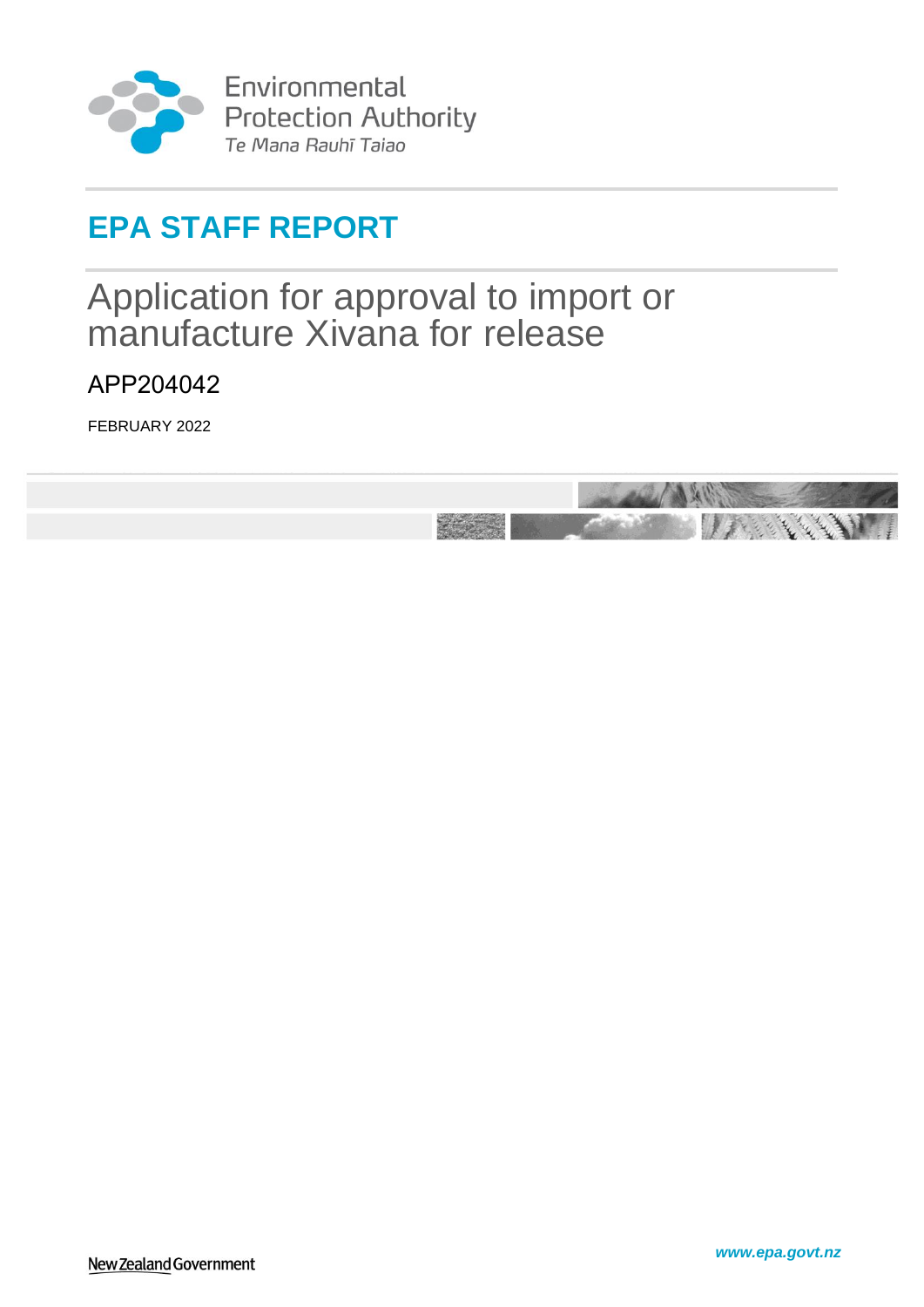## **Overview**

| <b>Substance</b>                         | <b>Xivana</b>                                                                                                                                               |
|------------------------------------------|-------------------------------------------------------------------------------------------------------------------------------------------------------------|
| Application code                         | APP204042                                                                                                                                                   |
| Application type                         | To import or manufacture for release any hazardous substance<br>under Section 28 of the Hazardous Substances and New<br>Organisms Act 1996 ("the HSNO Act") |
| Applicant                                | <b>Bayer New Zealand Limited</b>                                                                                                                            |
| Purpose of the application               | To import or manufacture Xivana for release                                                                                                                 |
| Date application lodged                  | 12 May 2020                                                                                                                                                 |
| Date application formally<br>received    | 4 September 2020                                                                                                                                            |
| Submission period                        | 17 November 2021 - 26 January 2022                                                                                                                          |
| Submissions                              | Five submissions were received. Two submissions supported<br>the application, three opposed the application. One submitter<br>wishes to be heard            |
| Information requests and<br>time waivers | The timeframe for the opening of the public consultation was<br>waived under section 59 of the Act                                                          |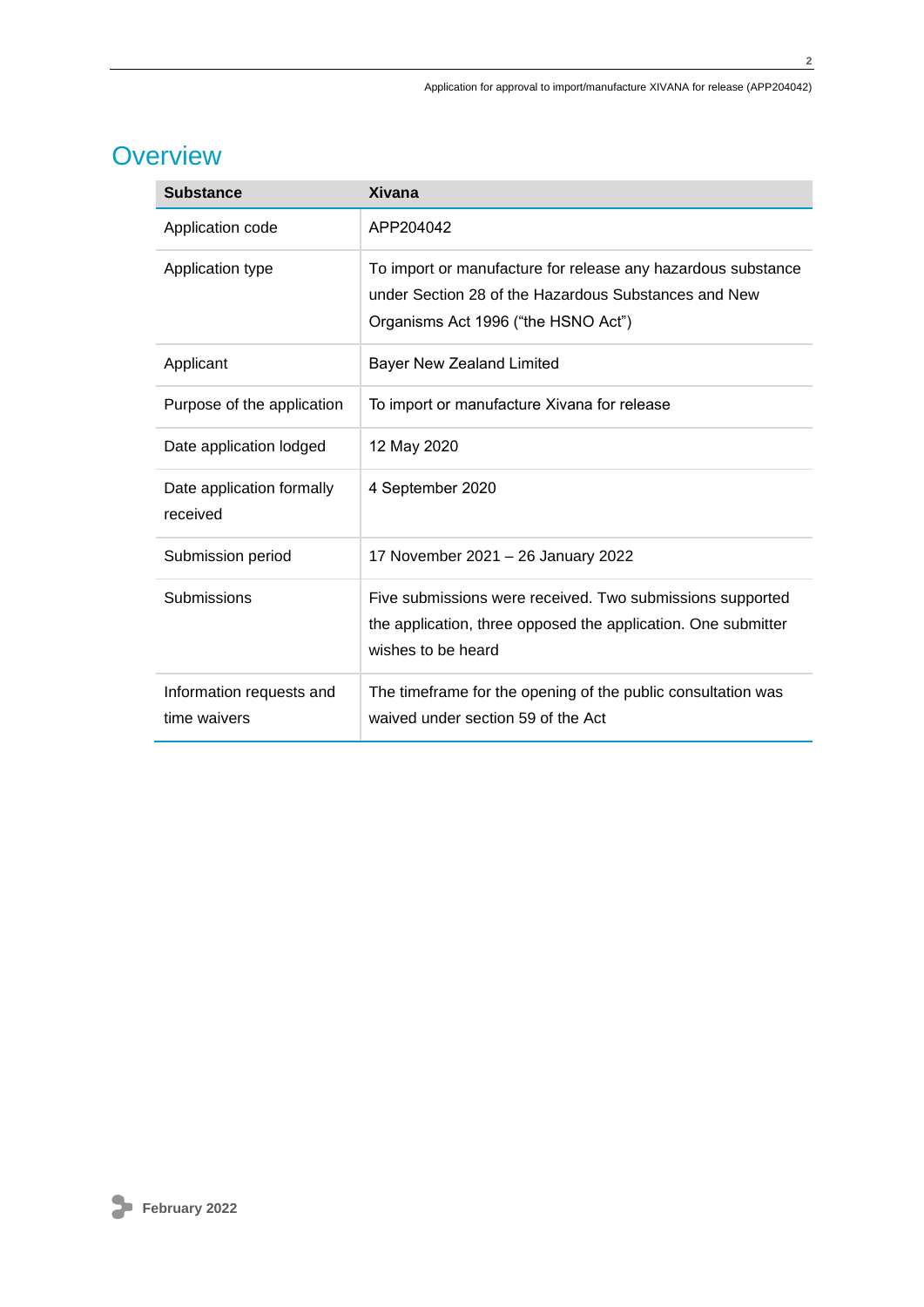## **Table of Contents**

| $\mathbf 1$ .    |  |  |
|------------------|--|--|
|                  |  |  |
|                  |  |  |
|                  |  |  |
|                  |  |  |
|                  |  |  |
|                  |  |  |
|                  |  |  |
|                  |  |  |
|                  |  |  |
|                  |  |  |
|                  |  |  |
| 2.               |  |  |
|                  |  |  |
|                  |  |  |
|                  |  |  |
| 3.               |  |  |
| $\overline{4}$ . |  |  |
|                  |  |  |
|                  |  |  |
| 5.               |  |  |
|                  |  |  |
|                  |  |  |
|                  |  |  |
|                  |  |  |
|                  |  |  |
|                  |  |  |
|                  |  |  |
| 6.               |  |  |
|                  |  |  |
|                  |  |  |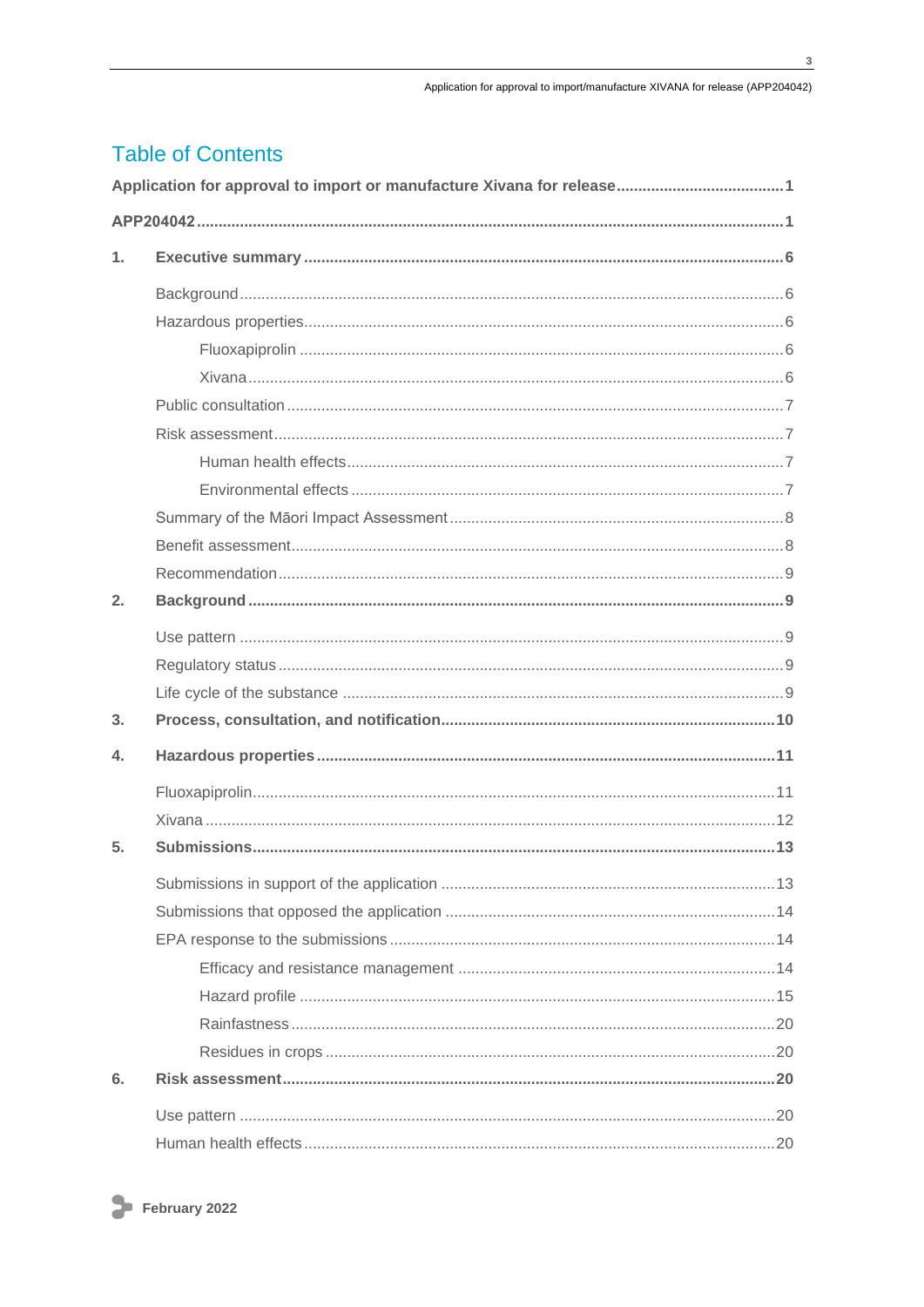$\overline{\mathbf{4}}$ 

|     | Assessment of impacts on cultural receptors (Māori Impact Assessment) 24           |  |
|-----|------------------------------------------------------------------------------------|--|
|     |                                                                                    |  |
|     |                                                                                    |  |
|     |                                                                                    |  |
|     |                                                                                    |  |
|     |                                                                                    |  |
|     |                                                                                    |  |
|     | Impact on kaitiakitanga and manaakitanga (environmental guardianship and due care) |  |
|     |                                                                                    |  |
| 7.  | Assessment of risks to society, the community, and the market economy25            |  |
| 8.  |                                                                                    |  |
| 9.  |                                                                                    |  |
|     |                                                                                    |  |
|     |                                                                                    |  |
|     |                                                                                    |  |
|     |                                                                                    |  |
|     |                                                                                    |  |
| 10. |                                                                                    |  |
|     |                                                                                    |  |
|     |                                                                                    |  |
|     |                                                                                    |  |
| 11. |                                                                                    |  |
|     |                                                                                    |  |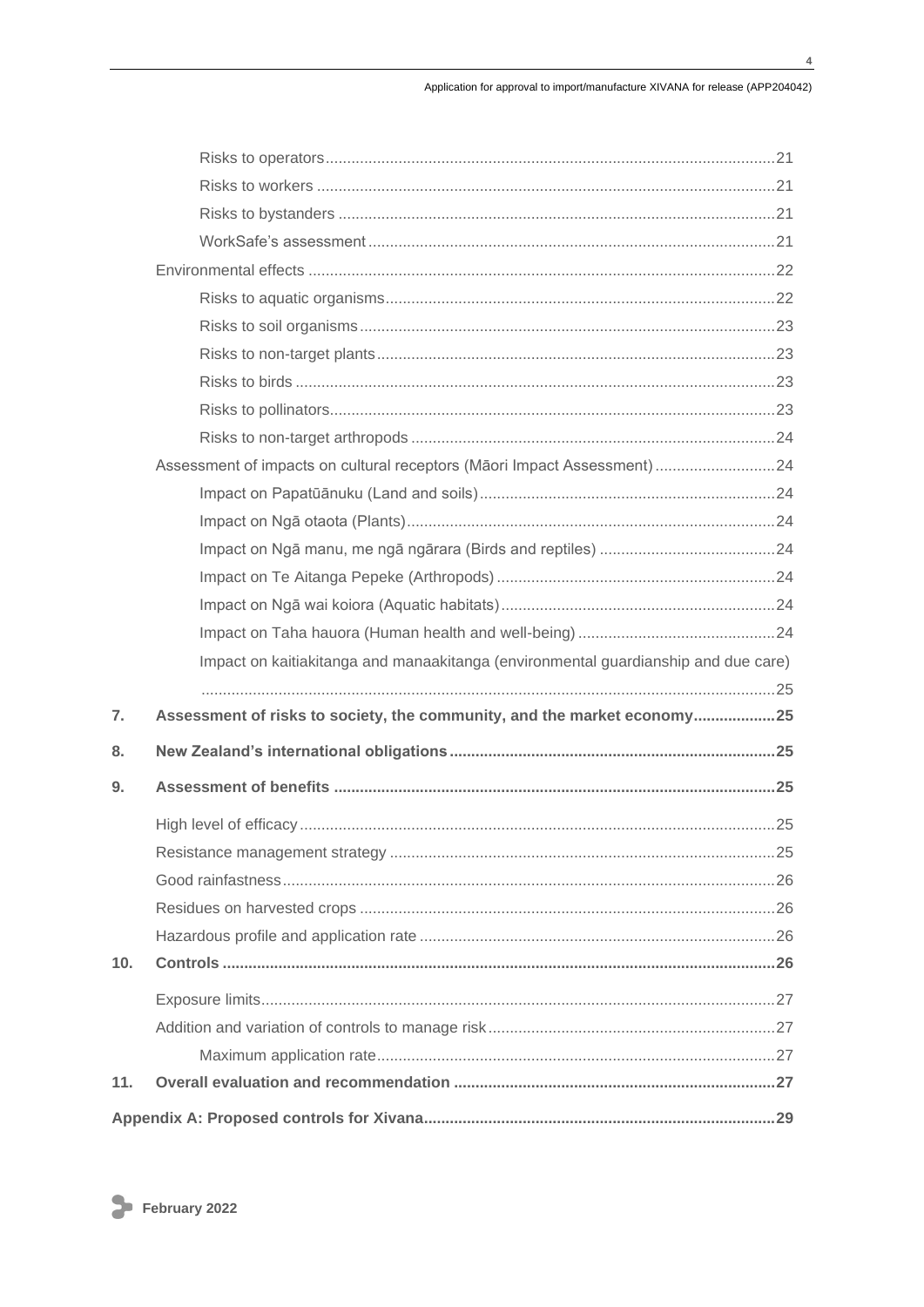#### Application for approval to import/manufacture XIVANA for release (APP204042)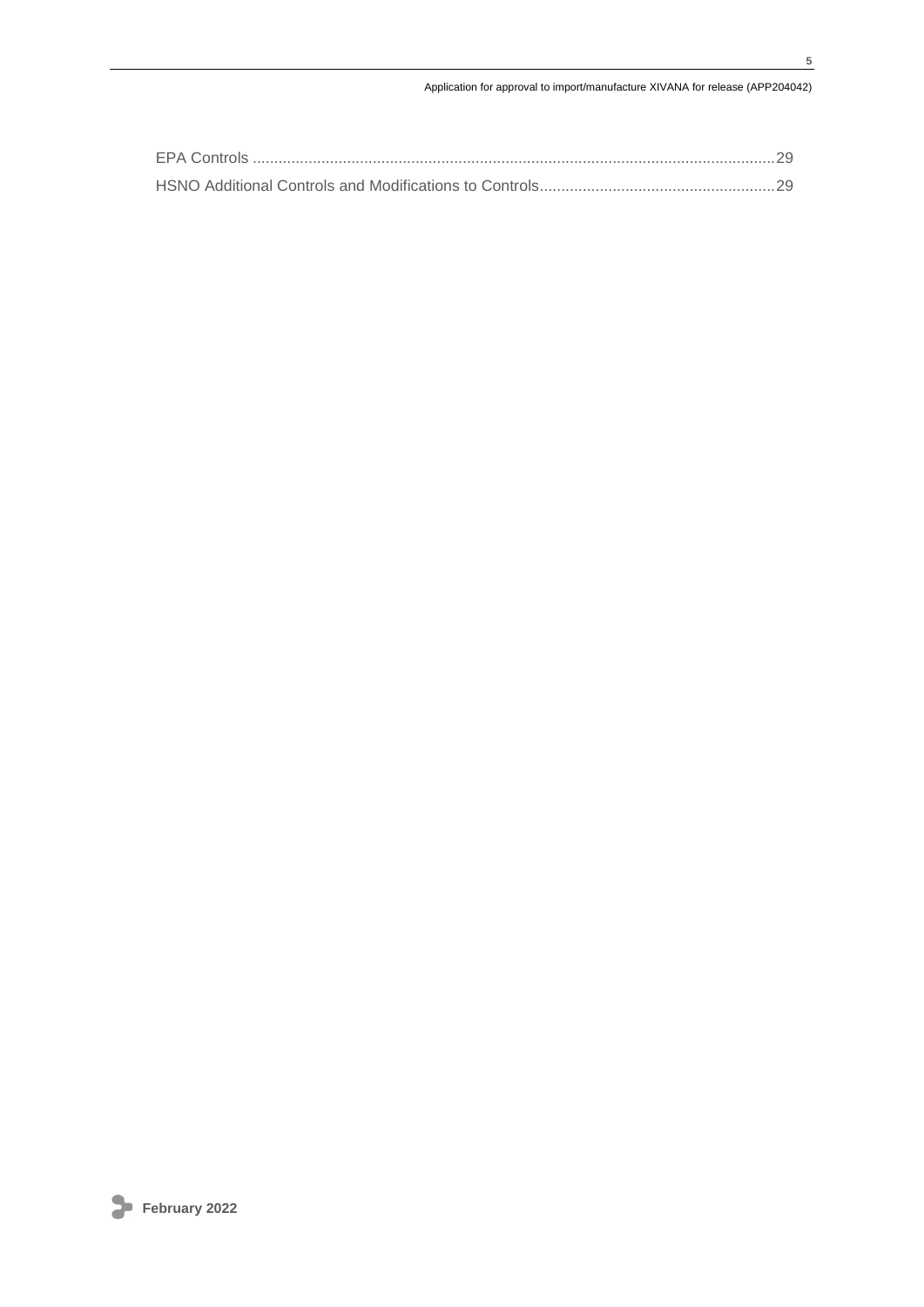## <span id="page-5-0"></span>1. Executive summary

## <span id="page-5-1"></span>**Background**

- $1.1.$ The applicant Bayer New Zealand Limited, submitted an application on 12 May 2020 to import or manufacture Xivana for release. Xivana is a fungicide for the control of downy mildew in onions and late blight in tomatoes and potatoes, in the form of a suspension concentrate containing 20 g/L fluoxapiprolin as the active ingredient. It was given application number APP204042 and was formally received on 4 September 2020 as a notified Category C application.
- $1.2<sub>1</sub>$ The active ingredient, fluoxapiprolin, has not previously been approved in New Zealand and no overseas jurisdictions have approved this active ingredient to date. At the time the application for Xivana was submitted (May 2020), an application for the approval of fluoxapiprolin was under evaluation in Europe (and is still under evaluation to this date).
- $1.3.$ Details on the hazard classifications and risk assessment can be found in the Science Memorandum.

## <span id="page-5-2"></span>Hazardous properties

<span id="page-5-3"></span>**Fluoxapiprolin**

- $1.4.$ The classifications applicable to the active ingredient, fluoxapiprolin, are based on toxicological and ecotoxicological studies conducted using the technical grade active ingredient.
- $1.5.$ The following hazard classifications have been identified as applicable to fluoxapiprolin (Table 1).

| <b>Hazard class</b>                  | <b>Hazard classification</b>                            |
|--------------------------------------|---------------------------------------------------------|
| Acute toxicity (inhalation)          | Acute inhalation toxicity Category 4                    |
| Hazardous to the aquatic environment | Hazardous to the aquatic environment chronic Category 1 |

#### **Table 1: Hazard classifications of fluoxapiprolin**

 $1.6.$ Fluoxapiprolin is considered persistent in the aquatic environment and in the soil environment. Fluoxapiprolin is considered to have a medium mobility in soil. Fluoxapiprolin is considered to have a low potential for bioaccumulation.

<span id="page-5-4"></span>**Xivana**

 $1.7.$ The classifications applicable to Xivana were based on product data, the composition of the substance, and the properties of its components.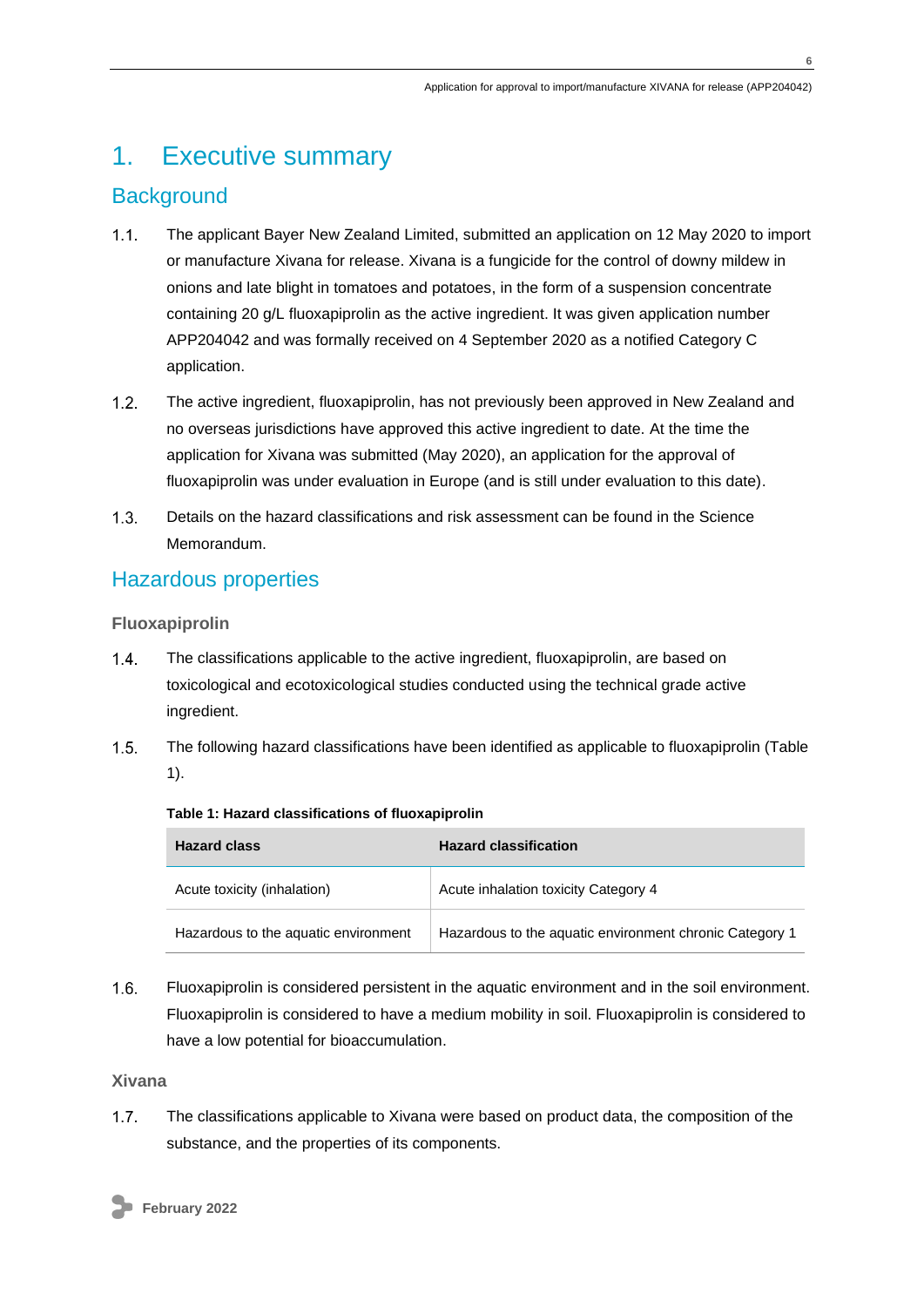$1.8.$ The following hazard classifications have been identified as applicable to Xivana (Table 2).

| <b>Hazard class</b>                  | <b>Hazard classification</b>                            |
|--------------------------------------|---------------------------------------------------------|
| Skin sensitisation                   | Skin sensitisation Category 1B                          |
| Hazardous to the aquatic environment | Hazardous to the aquatic environment chronic Category 3 |

#### **Table 2: Hazard classifications of Xivana**

## <span id="page-6-0"></span>Public consultation

- $1.9<sub>1</sub>$ The application was publicly notified because this substance contains a new active ingredient that has not been approved in New Zealand
- $1.10.$ The application was publicly notified, and five submissions were received. Of these, two submissions supported the application and three opposed the application.

### <span id="page-6-1"></span>Risk assessment

The EPA conducted quantitative human health and environmental risk assessments to determine if the amount of exposure that people and organisms may experience during use of the substance is likely to result in adverse effects.

#### <span id="page-6-2"></span>**Human health effects**

- $1.12 -$ The human health risk assessment results showed that the predicted exposure values to fluoxapiprolin for operators were below the Acceptable Operator Exposure Level (AOEL) without the use of Personal Protective Equipment (PPE). However, it was recommended that PPE is used to minimise risks to the health and safety of workers. The risk assessment results showed that exposure to re-entry workers and bystanders was below the AOEL without the need for an application of a Restricted Entry Interval (REI) control, or a need for a buffer zone to protect bystanders.
- $1.13.$ WorkSafe were notified of the application and have provided comments on whether the Health and Safety at Work (HSW) controls manage the risk to people from workplace activities. WorkSafe comments are provided in section 6.11 of this document and their full advice is available as a separate document.

#### <span id="page-6-3"></span>**Environmental effects**

A full assessment of the risks for the active ingredient, fluoxapiprolin, in accordance with the Good Agricultural Practice (GAP) table for Xivana, was performed as this active ingredient is new to New Zealand.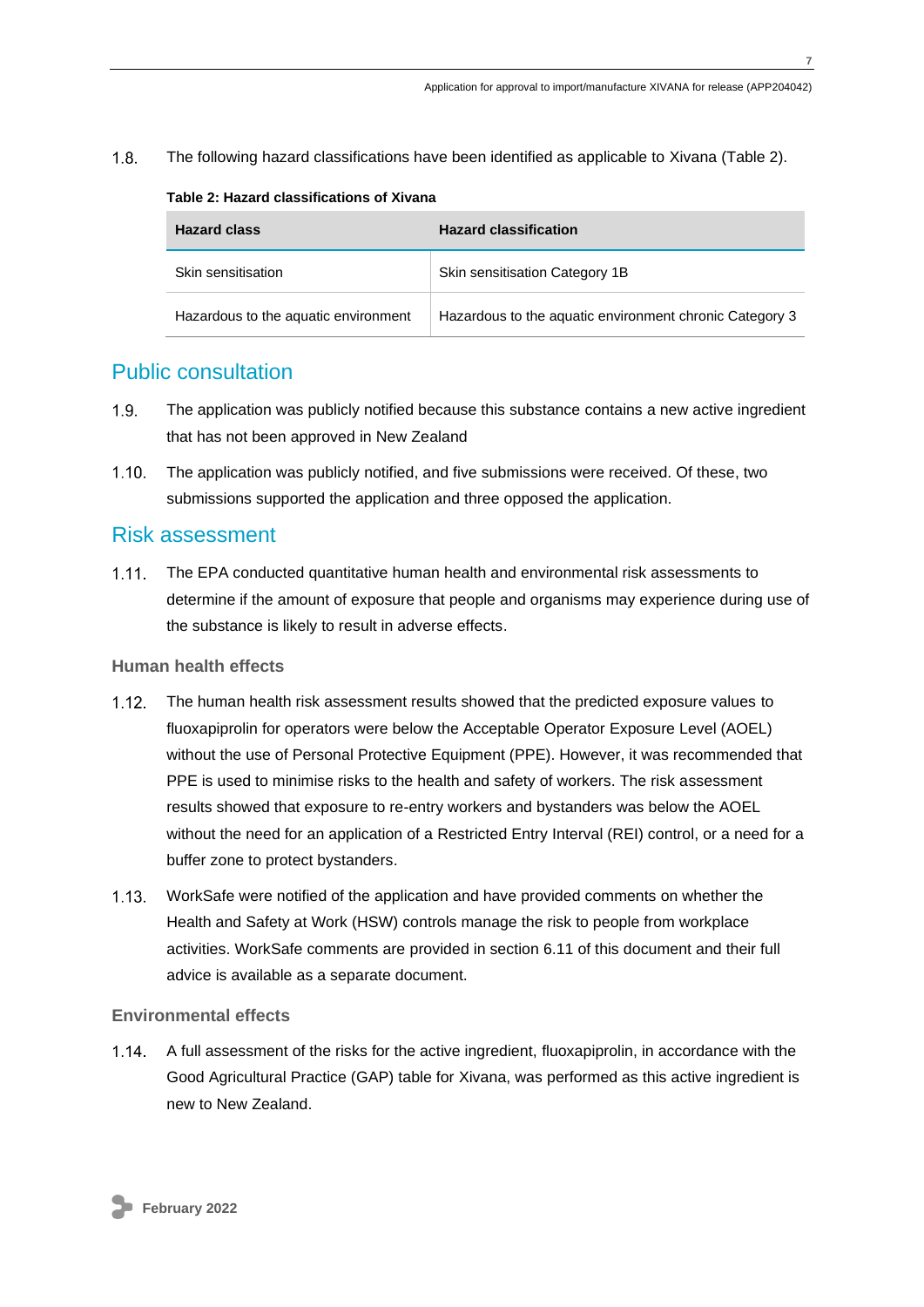- $1.15.$ The aquatic risk assessment indicated risks below the level of concern and no additional controls are necessary. Regarding the risk assessment to groundwater and sediment-dwelling organisms, no risks from the use of Xivana were identified.
- $1.16.$ Acute and chronic risks to soil organisms following the application of the formulated product Xivana are considered below the level of concern.
- $1.17.$ The non-target plant risk assessment indicated that there were no risks to non-target plants (including threatened non-target plants) from fluoxapiprolin when applied to tomatoes, potatoes and onions as the formulated product Xivana.
- $1.18$ The birds risk assessment indicated risks below the level of concern for fluoxapiprolin when applied to tomatoes, potatoes, and onions as the formulated product Xivana.
- $1.19.$ The risks to pollinators are below the level of concern and risks are negligible.
- $1.20.$ The risks to arthropods are below the level of concern for both off-field and in-field exposure.

### <span id="page-7-0"></span>Summary of the Māori Impact Assessment

- Kaupapa Kura Taiao (the EPA's Māori Policy and Operations team) has undertaken an  $1.21$ assessment to consider potential impacts of Xivana on the economic, social, and cultural wellbeing of Māori, and the relationship of Māori with the environment, pursuant to sections 5(b), 6(d) and 8 of the HSNO Act.
- $1.22.$ Xivana is not likely to adversely affect the relationship of Māori and their culture and traditions with their environment and taonga, including culturally significant species, resources, and places, and the customary values, practices and uses associated with these taonga.
- $1.23.$ Xivana is not likely to adversely affect the ability and capacity of Māori to maintain their economic, social, and cultural well-being.
- $1.24$ Ngā Mātāpono o Te Tiriti o Waitangi (the Principles of the Treaty of Waitangi) have been considered in relation to this application – no issues arise in this regard.

### <span id="page-7-1"></span>Benefit assessment

- $1.25.$ The applicant considers that the approval and subsequent availability of Xivana would give rise to benefits, such as; a high level of efficacy against downy mildews in onions, late blight in tomatoes and potatoes, a fungicide with a new mode of action, a fungicide which would be one of the least hazardous amongst the current fungicides registered for the same use pattern, and low levels of residues in treated crops (see the application form for full details about the benefits provided by the applicant).
- $1.26.$ The potential benefits of using Xivana have been assessed as significant.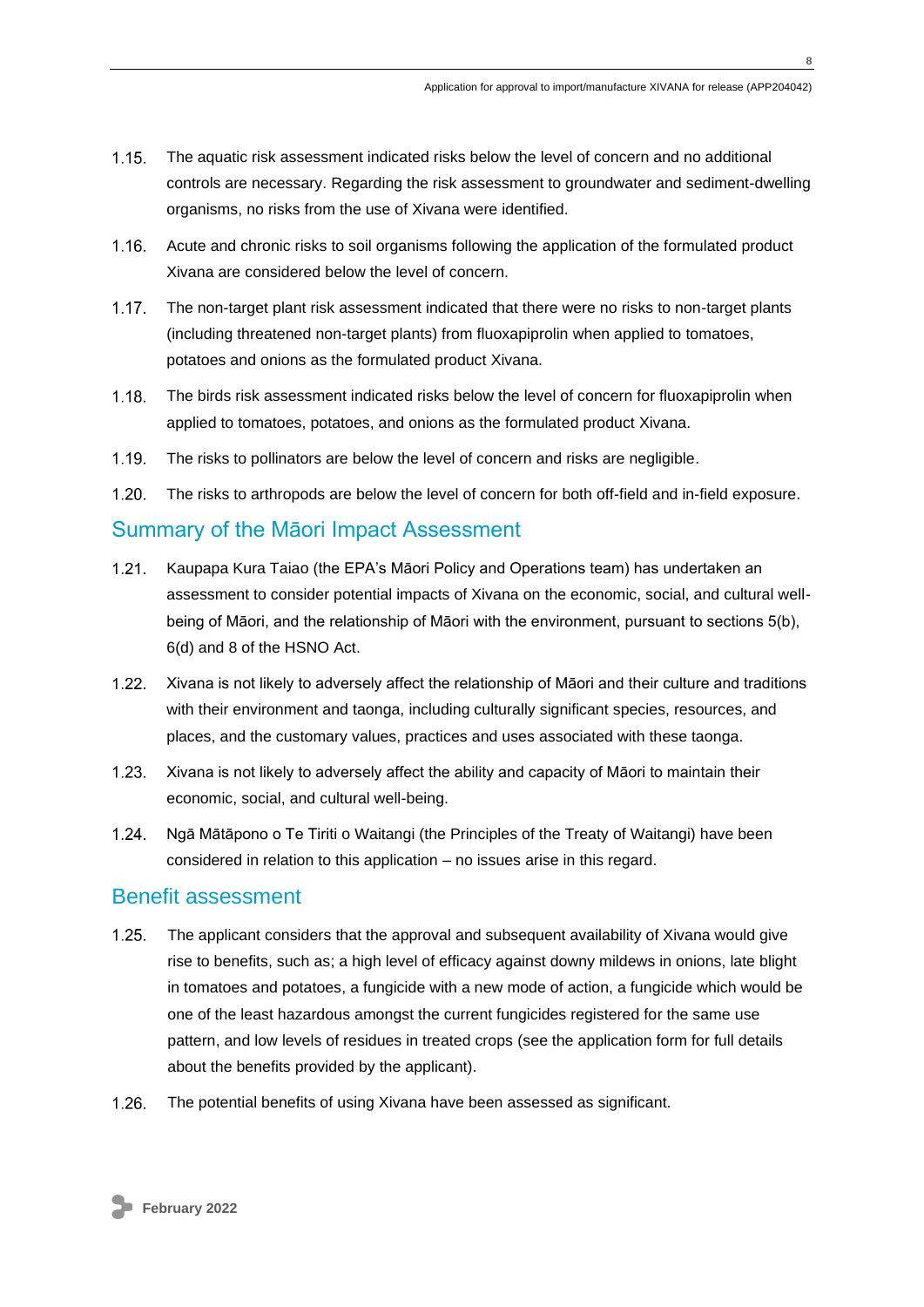## <span id="page-8-0"></span>Recommendation

- $1.27.$ It is considered that there is sufficient information available to assess the application to import or manufacture Xivana for release. With the proposed controls in place, the risks to human health and the environment from the importation, manufacture, and use of Xivana are negligible. It is considered that the use of Xivana will provide some benefits to onion, tomato, and potato growers.
- $1.28$ With the proposed controls in place, it is therefore considered that benefits of the substance, based on the assessment of the information available, outweigh the risks of the substance.
- $1.29.$ It is therefore recommended that the Committee approves the application to import or manufacture Xivana for release.

## <span id="page-8-1"></span>2. Background

### <span id="page-8-2"></span>Use pattern

- $2.1.$ Xivana is a suspension concentrate (SC) containing 20 g/L fluoxapiprolin as the active ingredient, plus other components. It is intended for use as a fungicide for the control of downy mildew in onions and late blight in tomatoes and potatoes. The applicant seeks to have Xivana approved for ground-based and aerial application methods.
- $2.2<sub>1</sub>$ Application will be at the rate of 1 L of Xivana per hectare, which is equivalent to 20 g fluoxapiprolin per hectare, with a maximum frequency of three applications per season a minimum of seven days apart.

### <span id="page-8-3"></span>Regulatory status

- $2.3.$ Fluoxapiprolin is a new substance to New Zealand.
- $24$ Fluoxapiprolin has not been approved in overseas jurisdictions to date. An application for the approval of fluoxapiprolin is currently under evaluation in Europe.

## <span id="page-8-4"></span>Life cycle of the substance

- $2.5.$ The applicant has described the lifecycle of Xivana as follows:
	- Xivana will be manufactured overseas and imported by sea or air into New Zealand and packaged ready for sale.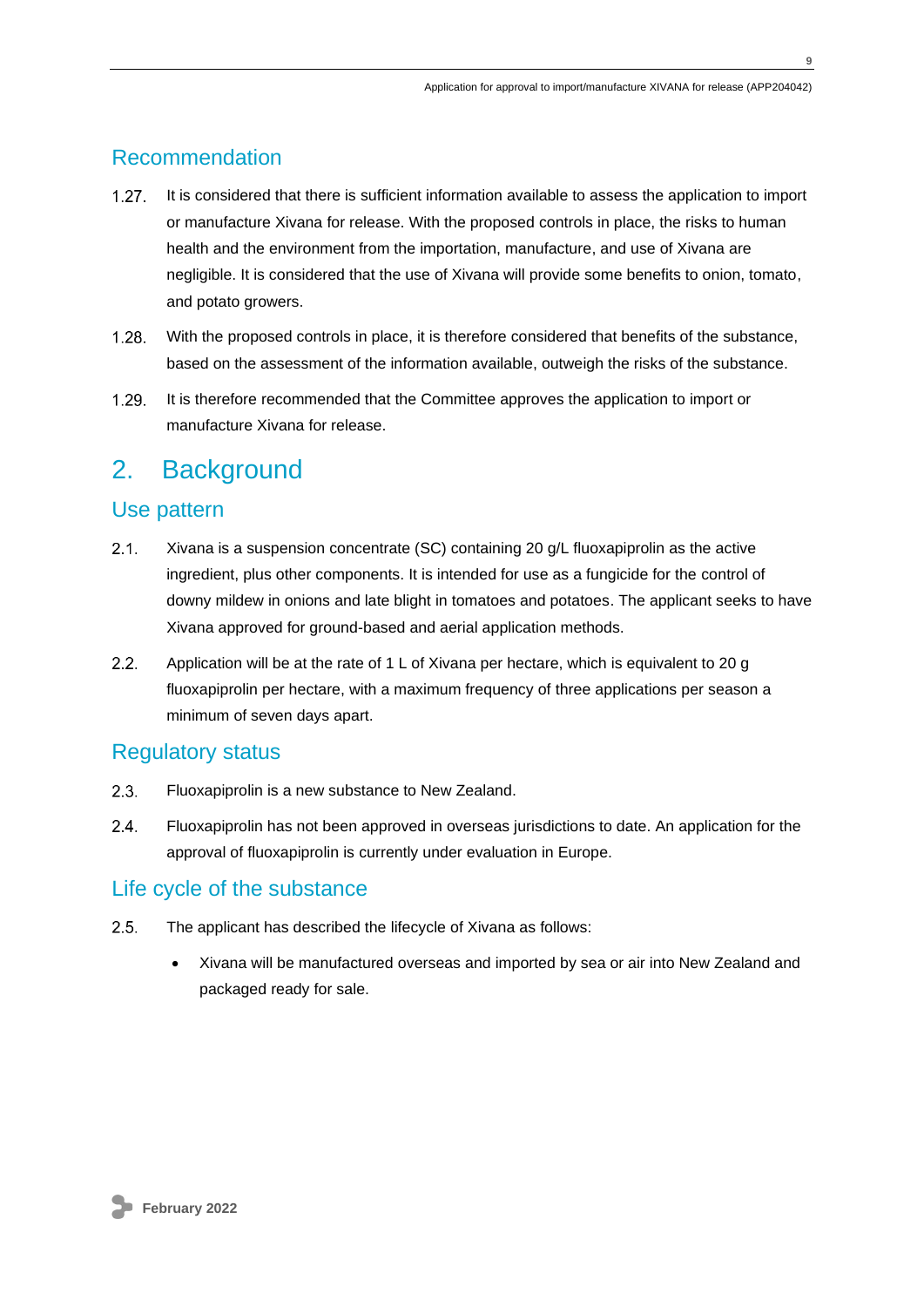- Xivana will be available in 1 L to 200 L HDPE<sup>1</sup> and co-extruded HDPE/EVOH<sup>2</sup>/HDPE bottles and drums.
- Upon arrival Xivana will be delivered into chemical warehouses in Auckland and Christchurch for bulk storage.
- Form these warehouses, the product will be transported to agricultural distributors who have dedicated pesticide storage facilities.
- In the event of accidental contamination, the applicant recommends that contaminated material should be disposed of at an appropriate chemical disposal facility.
- The applicant recommends that empty packaging should be triple-rinsed and taken to an Agrecovery collection site.

## <span id="page-9-0"></span>3. Process, consultation, and notification

- $3.1.$ The application was formally received on 4 September 2020.
- $3.2.$ It was considered that the application would be of significant public interest. This was because Xivana contains a new active ingredient that has not previously been assessed under the Act and it was considered there would be public interest in its intended use; as such, the application was publicly notified.
- $3.3.$ The Ministry for the Environment, the Ministry of Health, the Agricultural Compounds and Veterinary Medicines (ACVM) group of the Ministry for Primary Industries (MPI) and the Department of Conservation (DOC) were notified of the submission period. No comments were received.
- $3.4.$ WorkSafe New Zealand (WorkSafe) was also notified of this application in order to receive their assessment on aspects of this application related to the Health and Safety at Work Act 2015 (HSW Act) and Health and Safety at Work (Hazardous Substances) Regulations 2017 (HSW HS Regulations). The feedback from WorkSafe is provided in section 6.
- $3.5.$ The timeframe for the opening of the public consultation was waived under section 59 of the Act to allow preparation of the draft Science Memorandum, which contains the EPA risk assessment, in order to allow any potential submitter to have this document at their disposal for making an informed submission.
- $3.6.$ The application was open for submissions from 17 November 2021 to 26 January 2022.

**10**

<sup>&</sup>lt;sup>1</sup> High density polyethylene

<sup>2</sup> Ethylene vinyl alcohol copolymer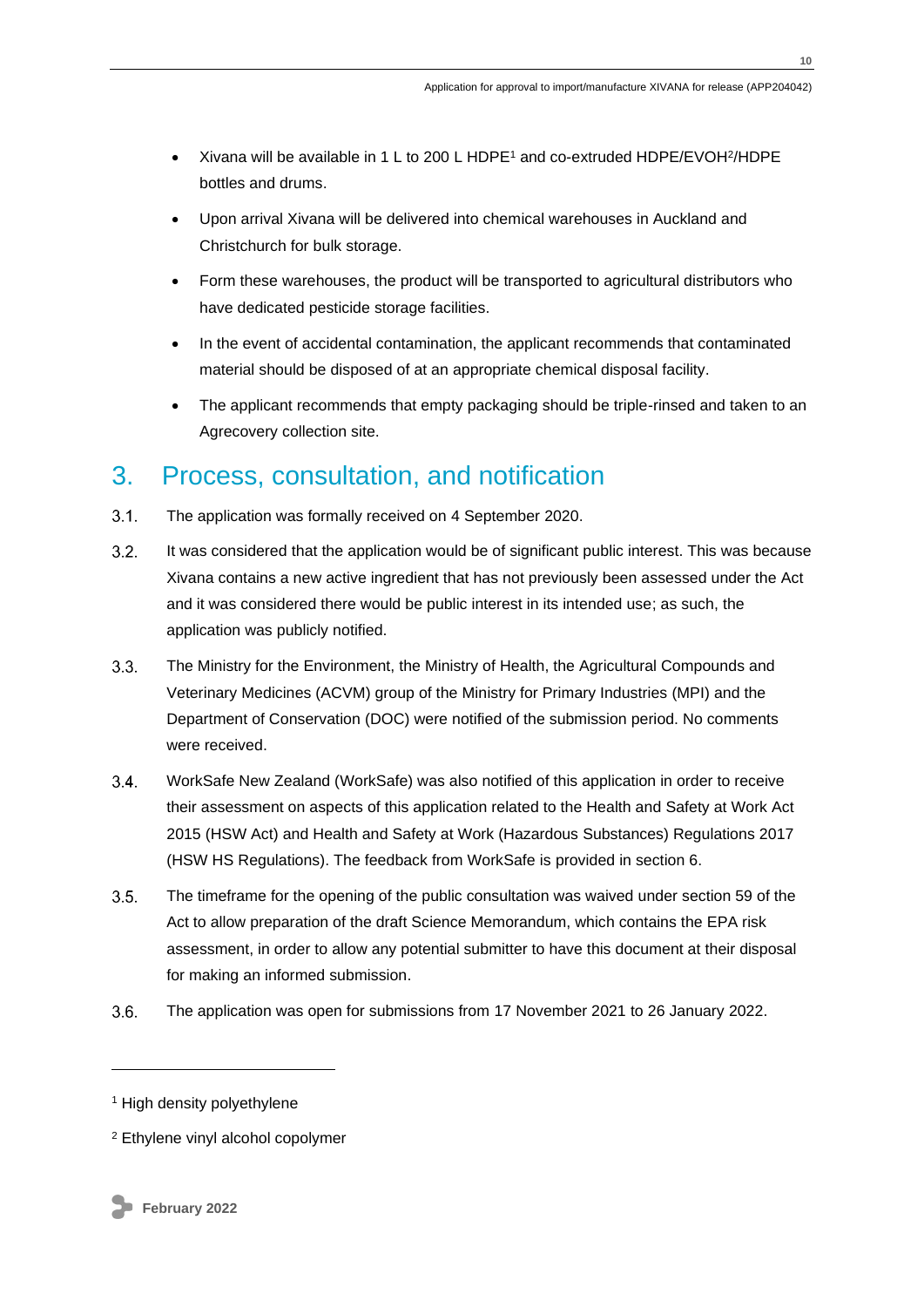- $3.7.$ In preparing this report, the following documents and information were taken into account:
	- the application form
	- confidential material submitted by the applicant with the application form, including toxicological, ecotoxicological and environmental fate studies on fluoxapiprolin and Xivana
	- the submissions
	- the Māori Impact Assessment
	- information received from WorkSafe
	- the science memorandum
	- the cultural assessment
	- other available information.

## <span id="page-10-0"></span>4. Hazardous properties

### <span id="page-10-1"></span>Fluoxapiprolin

 $4.1.$ The hazard classifications of fluoxapiprolin determined by the EPA are shown in Table 3. Physico-chemical, mammalian toxicology and ecotoxicology studies were provided for the technical grade fluoxapiprolin. Information from these studies was used to classify the substance.

| <b>Hazard class</b>                  | <b>Hazard classification</b>                            |
|--------------------------------------|---------------------------------------------------------|
| Acute toxicity (inhalation)          | Acute inhalation toxicity Category 4                    |
| Hazardous to the aquatic environment | Hazardous to the aquatic environment chronic Category 1 |

#### **Table 3: Hazard classifications of fluoxapiprolin**

- 4.2 Fluoxapiprolin is of relatively low acute toxicity in mammals by oral and dermal routes but should be classified Category 4 for acute inhalation toxicity. It is not a skin or eye irritant or a contact sensitiser. Fluoxapiprolin was found not to be genotoxic or carcinogenic and does not cause reproductive or developmental toxicity. Fluoxapiprolin was found not to be neurotoxic in acute or repeated dose oral toxicity studies in laboratory animals, nor display endocrine disrupting potential and should not be classified for target organ toxicity.
- $4.3.$ Fluoxapiprolin triggers a Category 1 classification for chronic aquatic ecotoxicicty based on study results available on *Daphnia magna*.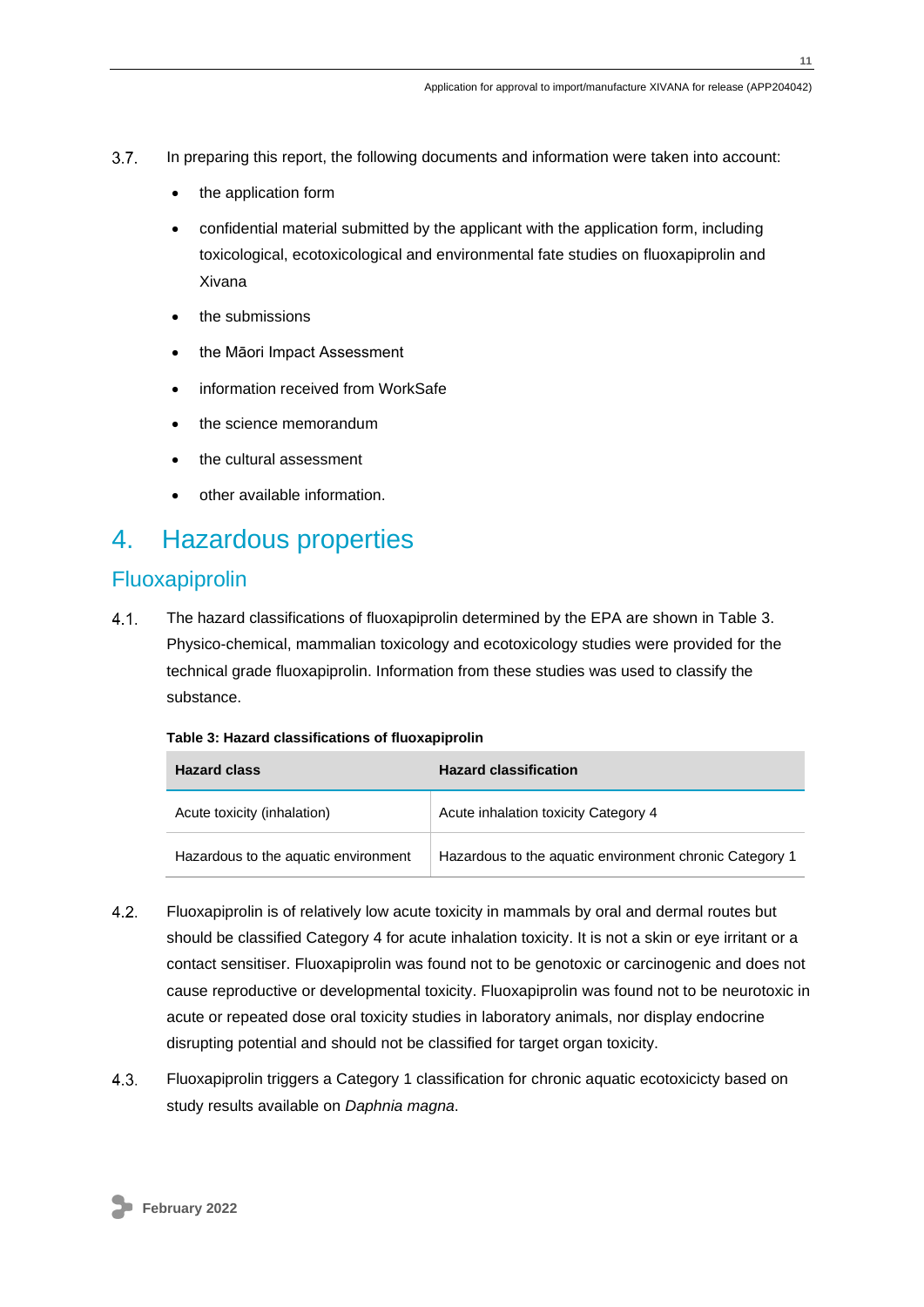$4.4$ Fluoxapiprolin was shown to be not readily biodegradable and is considered persistent in the aquatic environment (water/sediment system; max  $DT_{50} = 42.4$  days; criterion is 16 days <  $DT_{50}$  < 60 days). Fluoxapiprolin is also considered persistent in the soil environment ( $DT_{50}$  = 32.4 days; criterion is 30 days  $<$  DT<sub>50</sub>  $<$  6 months). Fluoxapiprolin is considered to have a medium mobility in soil  $(K_{oc} = 279 \text{ mL/g})$ ; criterion is 150 mL/g <  $K_{oc}$  < 500 mL/g). Fluoxapiprolin is considered to have a low potential for bioaccumulation (Log  $K_{ow} = 3.4$ ; criterion is Log  $K_{ow}$  < 4).

## <span id="page-11-0"></span>Xivana

 $4.5.$ The hazard classifications of Xivana were determined based on the information provided by the applicant (including toxicity and ecotoxicity studies), information on the individual components of Xivana (mixture rules) and other available information on the active ingredient (Table 4).

| <b>Hazard class</b>                  | <b>Hazard classification</b>                            |
|--------------------------------------|---------------------------------------------------------|
| Skin sensitisation                   | Skin sensitisation Category 1B <sup>3</sup>             |
| Hazardous to the aquatic environment | Hazardous to the aquatic environment chronic Category 3 |

#### **Table 4: Hazard classifications of Xivana**

- 4.6. Mammalian toxicity studies with Xivana indicate that the substance is of low acute toxicity and should not be classified for acute toxicity. The substance is not irritating to the skin or eyes but is a contact sensitiser (Category 1B).
- 4.7. No chronic toxicity data on aquatic organisms were available for Xivana. Since aquatic acute toxicity cannot be excluded based on the data available, Xivana is considered best described by chronic aquatic Category 3 due to the uncertainty.

<sup>&</sup>lt;sup>3</sup> Sub-categories 1A and 1B form part of Category 1 and are used when data are sufficient to allow the allocation of sensitisers into these sub-categories. In the case of APP204042, information provided by the applicant allowed the allocation of Xivana in the sub-category 1B, which corresponds to substances showing a low to moderate frequency of occurrence in humans and/or a low to moderate potency in animals can be presumed to have the potential to produce skin sensitisation in humans (see [Guide to classifying hazardous substances in New Zealand](https://www.epa.govt.nz/industry-areas/hazardous-substances/new-zealands-new-hazard-classification-system/) for more details).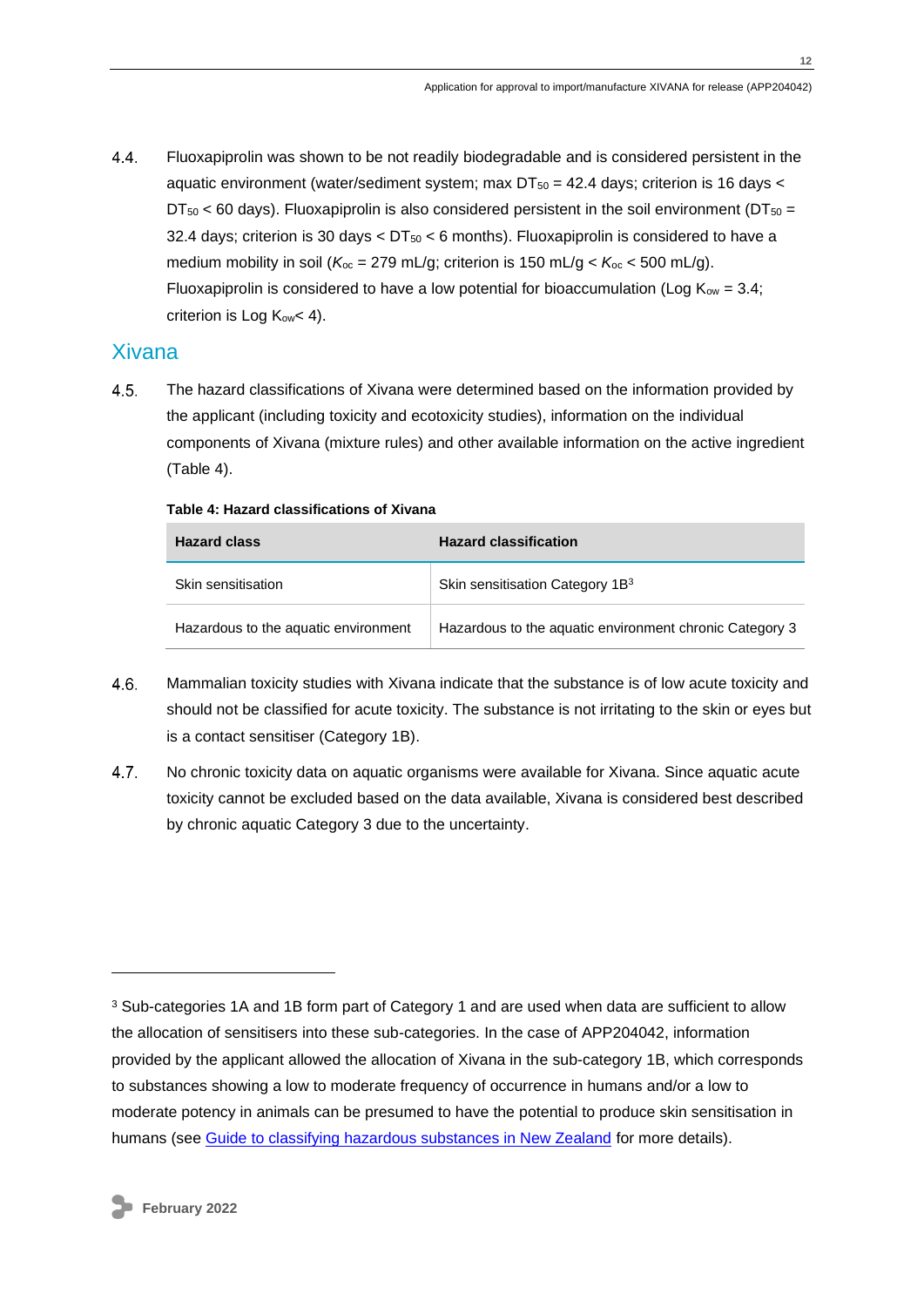## <span id="page-12-0"></span>5. Submissions

- $5.1.$ Five submissions were received for this application.
- $5.2.$ Two submissions supported the application and three opposed the application (see Table 5 for more details).

#### **Table 5: List of submitters and submissions**

| Group/organisation                                      | <b>Position</b> | Appearance at a hearing |
|---------------------------------------------------------|-----------------|-------------------------|
| Onions New Zealand                                      | Support         | No.                     |
| Process Vegetables NZ                                   | Support         | No.                     |
| Te Rūnanga o Ngāi Tahu                                  | Oppose          | Yes                     |
| Fonterra Cooperative Group Ltd                          | Oppose          | <b>No</b>               |
| Submitter elected to withhold their<br>personal details | Oppose          | <b>No</b>               |

5.3. Key issues raised in submissions are highlighted below. The views summarised below are the submitters views on the application and do not represent the EPA views.

## <span id="page-12-1"></span>Submissions in support of the application

- $5.4.$ Submissions from Onions New Zealand and Process Vegetables NZ highlighted the following benefits:
	- The importance of having a new active ingredient / product that is efficacious and will provide more choice to growers, allowing rotation of different modes of action to prevent the development of resistance
	- Xivana would be a less hazardous alternative compared with current fungicides registered on onions, tomatoes and potatoes
	- The "good rainfastness" associated with Xivana would provide practical benefits for growers
	- The low level of residues in treated crops, which is expected to be below the limit of quantification of analytical methods, and which is favourable to access export markets
	- Xivana would be approved on several crops, which means that growers can stock less product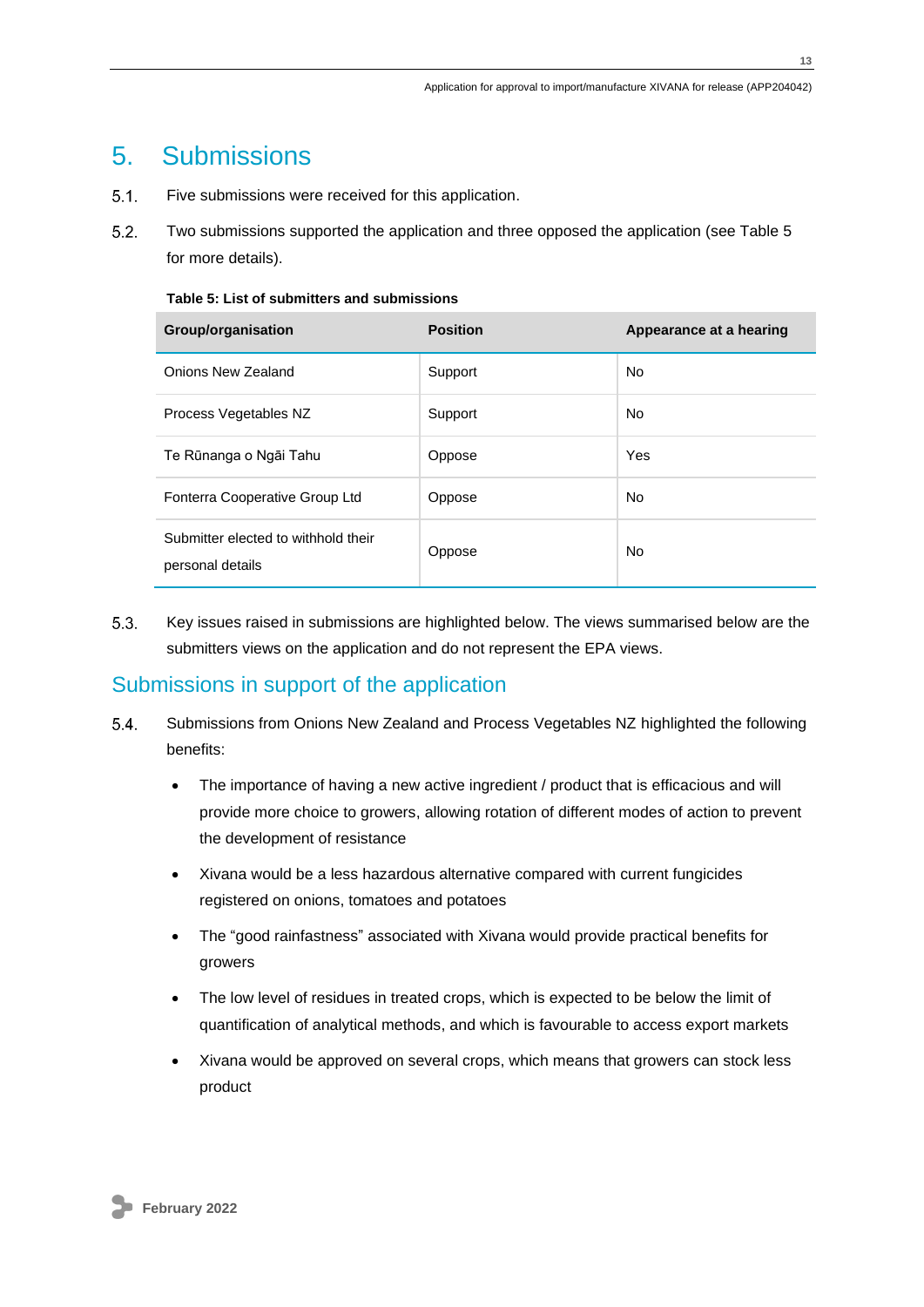## <span id="page-13-0"></span>Submissions that opposed the application

- $5.5.$ Te Rūnanga o Ngāi Tahu expressed concerns that due to fluoxapiprolin's mobility in soil, persistence in the environment, bioaccumulative potential and non-biodegradability, it could affect taonga species. Te Rūnanga o Ngāi Tahu also highlighted that the contact sensitisation classification of Xivana could be removed by substituting the non-active ingredient component triggering this classification. Te Rūnanga o Ngāi Tahu also expressed concerns about the potential for fluoxapiprolin to cause fungicide resistance in the targeted Oomycete fungi.
- $5.6.$ Fonterra Cooperative Group Ltd expressed concerns about New Zealand potentially being the first country to accept fluoxapiprolin, which has not been approved by any overseas jurisdiction, and which risks the acceptance of dairy products to the export markets if they contain unacceptable residues of fluoxapiprolin (noting that onions and potatoes can be used as feed supplements, which risks residues in milk). Fonterra Cooperative Group Ltd recommended that the EPA defers consideration of the application for Xivana until a major trading partner (EFSA for the EU) has approved this fungicide and the residue risk in food and dairy products is quantified.
- $5.7.$ A member of the public expressed concerns about Xivana not being approved elsewhere or demonstrated to be safe over a long period, bringing unknown risks to New Zealand.

## <span id="page-13-1"></span>EPA response to the submissions

#### <span id="page-13-2"></span>**Efficacy and resistance management**

- $5.8.$ Onions New Zealand and Process Vegetables NZ highlighted the high level of efficacy with improved yield in trials conducted with Xivana and explained that the approval of Xivana would provide more choice to growers, with the potential to limit resistance. However, Te Rūnanga o Ngāi Tahu explained that *"studies have shown that in test subjects the active ingredient has produced stable Fluoxapiprolin-resistant mutants obtained by fungicide adaptations"* (study reference provided in Te Rūnanga o Ngāi Tahu's submission).
- 5.9. The EPA notes that efficacy is a matter addressed by ACVM, and therefore is unable to comment on this matter.
- $5.10.$ The EPA notes that fluoxapiprolin belongs to Group 49, oxysterol binding protein homologue inhibition (OSBPI). There are currently two fungicide active ingredients that belong to Group 49; oxathiapiprolin and fluoxapiprolin<sup>4</sup>. On the draft label provided by the applicant to the EPA in support of their application, the following information is provided:

<sup>4</sup> Fungicide Action Resistance Action Committee (FRAC) classification of fungicides [\(https://www.frac.info/\)](https://www.frac.info/)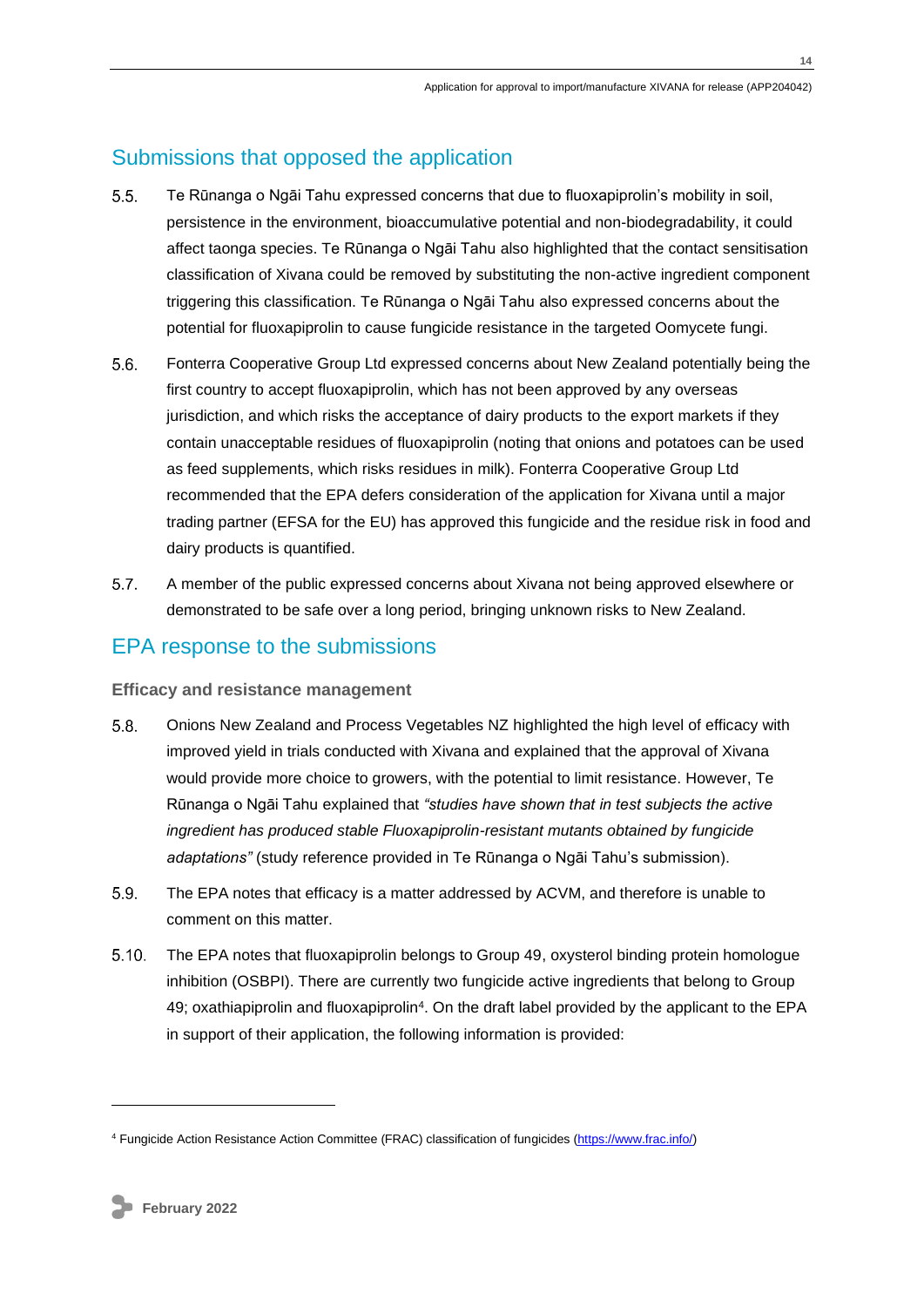*"XIVANA contains fluoxapiprolin from the oxysterol binding protein homologue inhibition (OSBPI) mode of action (Group 49). Resistance to this fungicide and related products could develop in some pest situations from repeated use. To minimize this risk, use strictly in accordance with label instructions. XIVANA must exclusively offered in mixtures or co- packs with non-cross resistant oomyticides with different biochemical modes of action."*

5.11. The EPA notes that resistance management is a well-known challenge associated with the use of pesticides in agricultural situations. Resistance management strategies are developed by the industry<sup>5</sup> and guidelines are developed by various organisations and the industry, which encourage the promotion of risk management tactics with their customers. Whilst there is potential for resistance to develop after the use of Xivana, it is not considered to be significantly different than for other fungicides (especially triazoles and SDHI fungicides).

#### <span id="page-14-0"></span>**Hazard profile**

- Onions New Zealand and Process Vegetables NZ explained that *"Xivana will be one of the*   $5.12.$ *least hazardous of the current fungicides registered for use"*, and that *"the application rate is also significantly less than currently used control options"*.
- $5.13.$ The hazard classification determined by the EPA for fluoxapiprolin is: Acute inhalation toxicity Category 4, hazardous to the aquatic environment chronic Category 1.
- $5.14.$ Fluoxapiprolin has been determined to have a low potential for bioaccumulation.
- $5.15.$ The hazard classifications determined by the EPA for Xivana are skin sensitisation Category 1B, and hazardous to the aquatic environment chronic Category 3. It should be noted that the aquatic classification was determined in the absence of conclusive evidence based on the information available, as opposed to direct test results (see science memo Appendix E for more details).
- $5.16.$ The EPA notes that the applicant provided, in the application form, a list of alternative active ingredient fungicides currently approved for the same uses as those proposed for fluoxapiprolin / Xivana. The table below (Table 6) includes some HSNO-approved substances, which contain those active ingredients, alongside their classification. All these

<sup>&</sup>lt;sup>5</sup> New Zealand Plant Protection Society (Inc) – Pesticide Resistance Strategies (NZPPS pesticide resistance management [strategy\)](http://resistance.nzpps.org/)

Agcarm – Pesticide resistance [\(Pesticide resistance -](http://agcarm.co.nz/healthy-crops/pesticide-resistance/?child=true) Agcarm)

Ministry for Primary Industries – Labelling Agricultural Chemicals (Guidance Document), 10 September 2020 [\(Labelling](https://www.mpi.govt.nz/dmsdocument/19481-ACVM-Guideline-Labelling-Agricultural-Chemicals)  [Agricultural Chemicals \(mpi.govt.nz\)\)](https://www.mpi.govt.nz/dmsdocument/19481-ACVM-Guideline-Labelling-Agricultural-Chemicals)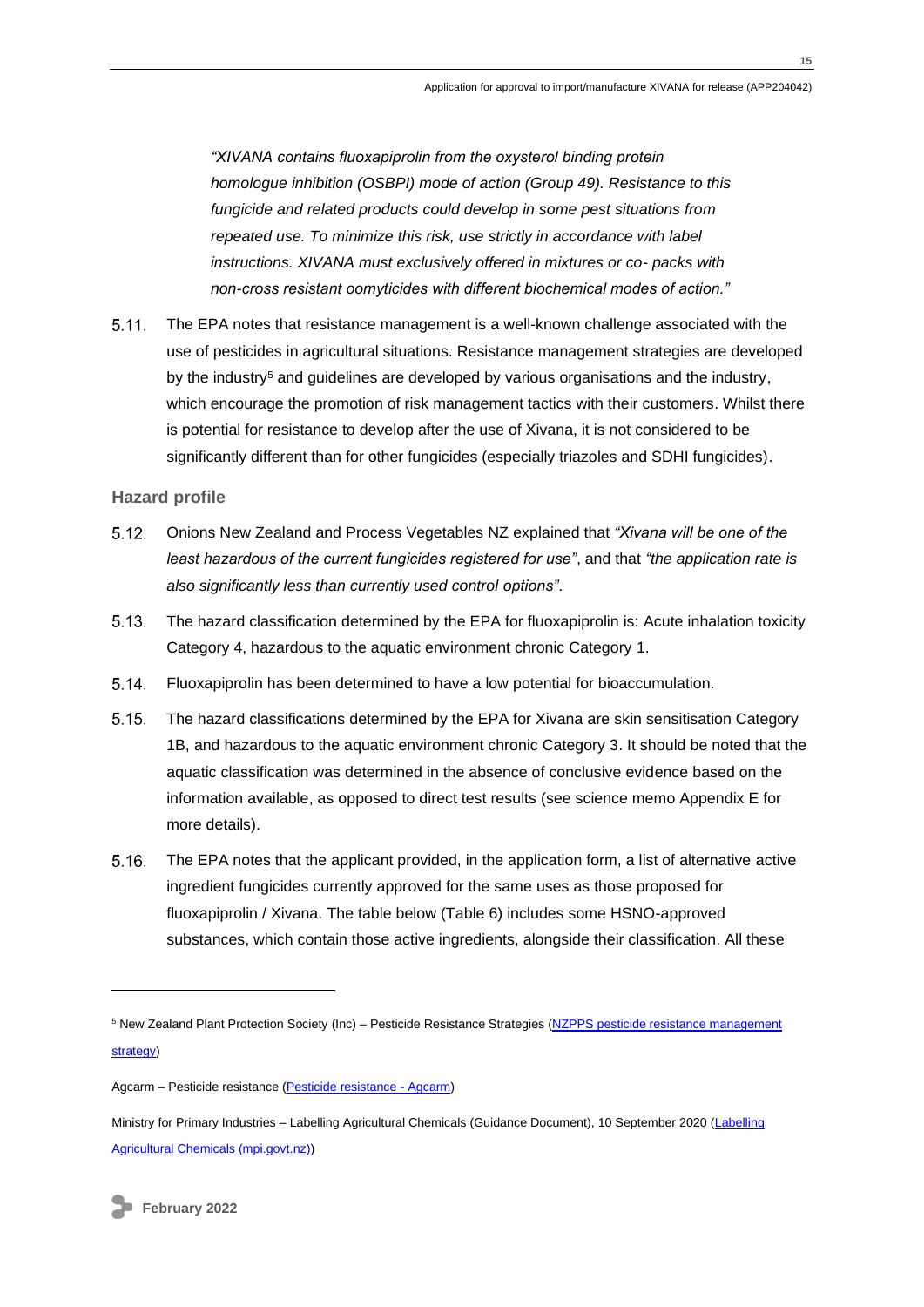approvals are currently used by ACVM-registered products with a use pattern similar to Xivana.

5.17. The EPA notes that, when compared on the basis of their respective classifications, Xivana has a more favourable profile than most other fungicides currently available on the market and that were investigated as part of this application (see Table 6 for more details).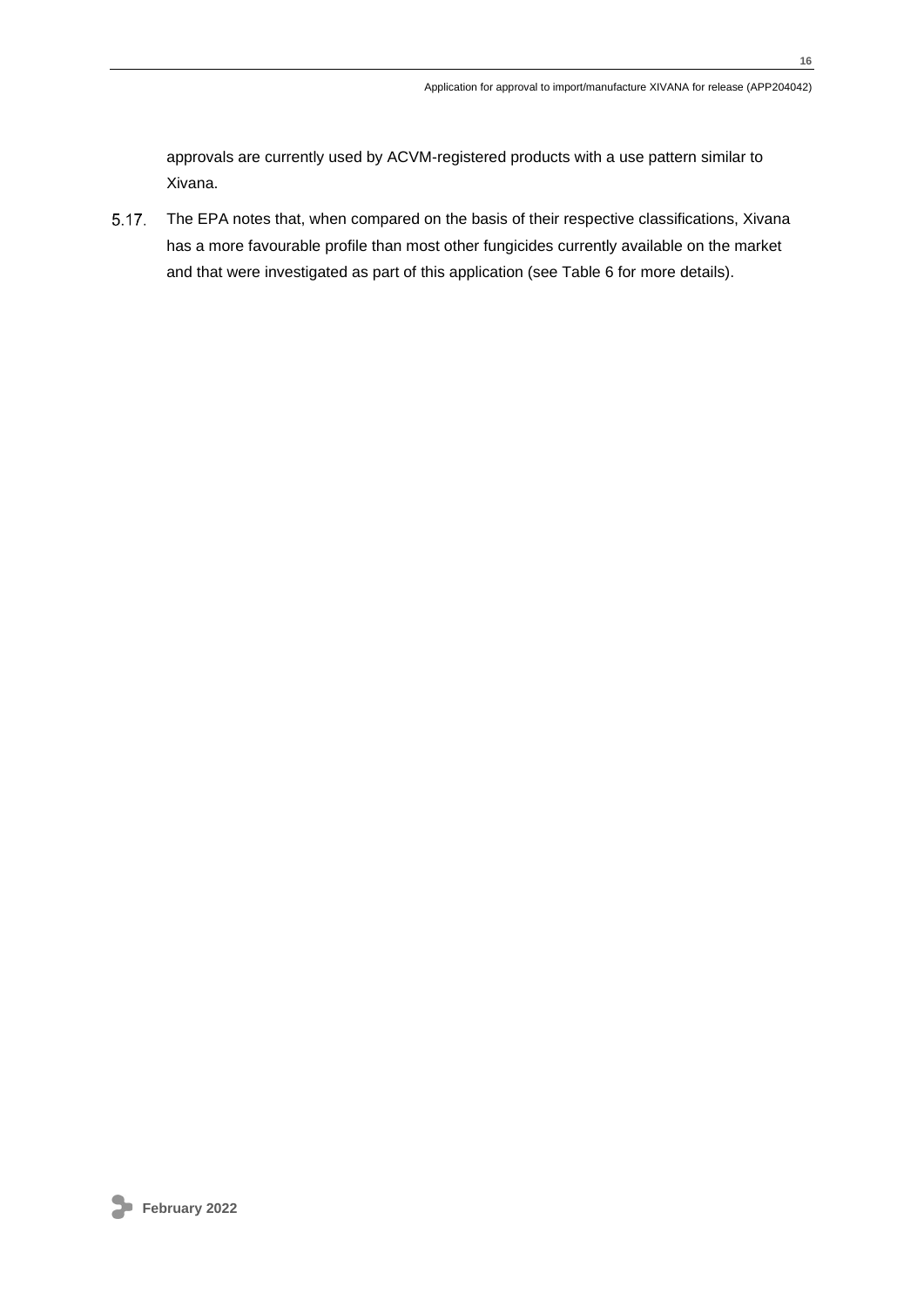| <b>Fungicide active ingredients</b> | <b>HSNO approved substance</b>                                                                                                                                                                                            | <b>Health hazards (GHS)</b>                                                                           | <b>Environmental hazards (GHS)</b>   |
|-------------------------------------|---------------------------------------------------------------------------------------------------------------------------------------------------------------------------------------------------------------------------|-------------------------------------------------------------------------------------------------------|--------------------------------------|
| Fluoxapiprolin                      | Xivana (under evaluation)                                                                                                                                                                                                 | Skin Sensitisation Category 1B                                                                        | Aquatic Chronic 3                    |
| Oxathiapiprolin                     | DuPont Zorvec Enicade fungicide<br>(HSR101125)                                                                                                                                                                            | Skin Irritation Category 2<br>Skin Sensitisation Category 1                                           | Designed for biocidal action         |
| Dimethomorph and Mancozeb           | Granular or powder material containing 75 - 90<br>g/kg dimethomorph and 600 - 667 g/kg<br>mancozeb (HSR000531)                                                                                                            | Skin Irritation Category 2<br>Eye Irritation Category 2<br>Skin Sensitisation Category 1<br>STOT RE 2 | Aquatic Acute 1<br>Aquatic Chronic 1 |
| Azoxystrobin                        | Azoxystrobin 250 (HSR100559)<br>Note: The EPA has identified 14 ACVM registered<br>products containing azoxystrobin with a similar use<br>pattern (most of these products have a higher<br>classification than HSR100559) | Acute Inhalation Toxicity Category 4<br>STOT RE 2                                                     | Aquatic Chronic 2                    |
| Mandipropamid                       | Revus (HSR007779)                                                                                                                                                                                                         | STOT RE 2                                                                                             | Designed for biocidal action         |

## **Table 6: Comparison between currently approved fungicides for use on potatoes and/or tomatoes (late blight) and/or onions (downy mildew) and Xivana**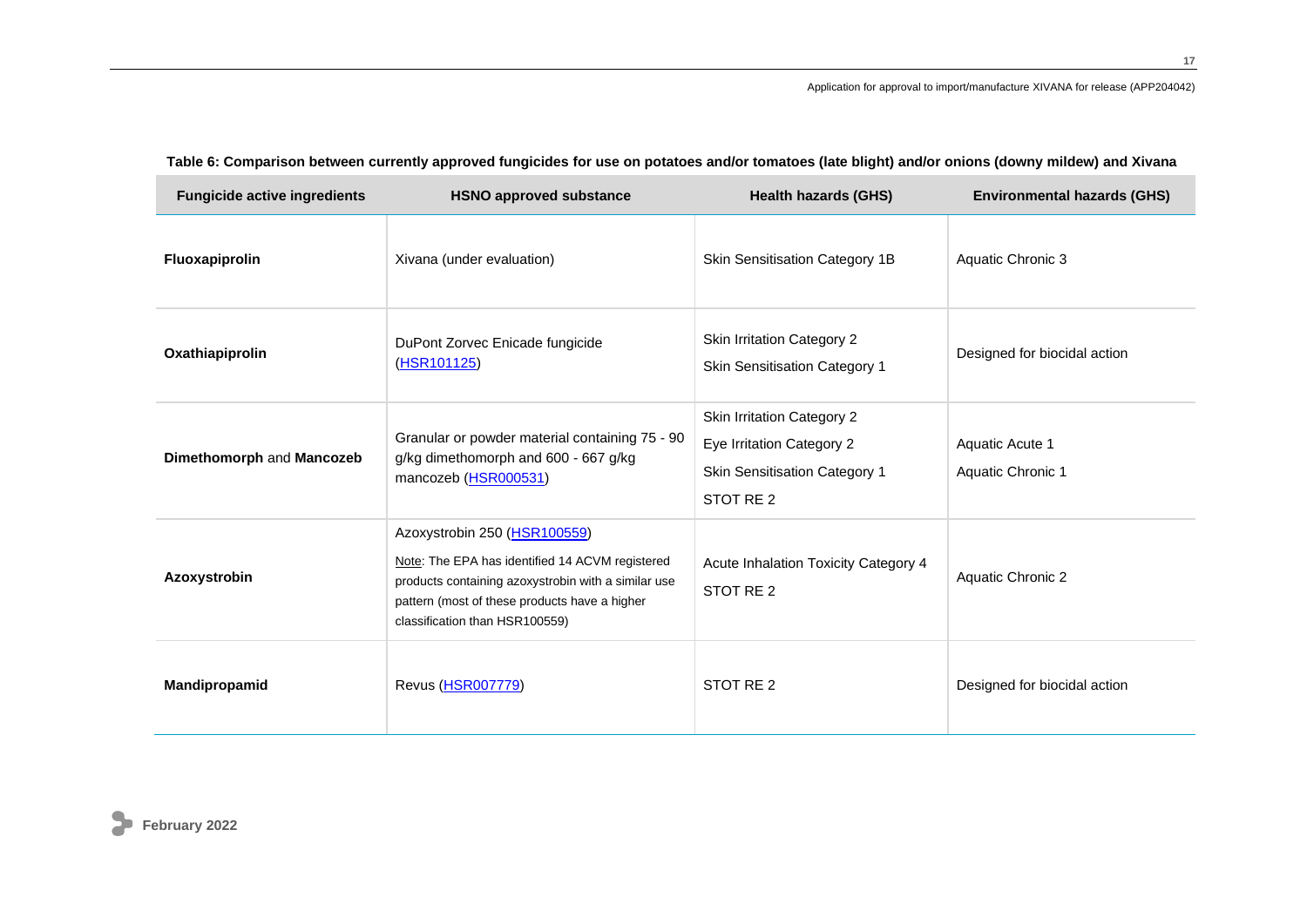#### Application for approval to import/manufacture XIVANA for release (APP204042)

| <b>Fungicide active ingredients</b>                | <b>HSNO approved substance</b>                                                                                                                                                         | <b>Health hazards (GHS)</b>                                                                      | <b>Environmental hazards (GHS)</b>                                           |
|----------------------------------------------------|----------------------------------------------------------------------------------------------------------------------------------------------------------------------------------------|--------------------------------------------------------------------------------------------------|------------------------------------------------------------------------------|
| Ametoctradin and<br>Dimethomorph                   | Zampro (HSR100709)                                                                                                                                                                     | Acute Oral Toxicity Category 4<br>STOT RE 2                                                      | Hazardous to terrestrial vertebrates<br>Aquatic Chronic 3                    |
| Dimethomorph                                       | Sovrin Flo (HSR007636)<br>Note: The EPA has identified 5 ACVM registered<br>products containing dimethomorph with a similar use<br>pattern                                             | STOT RE 2                                                                                        | <b>Aquatic Chronic 2</b>                                                     |
| Fenamidone                                         | Reason (HSR001758)                                                                                                                                                                     | STOT RE 2                                                                                        | Hazardous to soil organisms<br>Aquatic Acute 1<br>Aquatic Chronic 1          |
| Metalaxyl-M and Mancozeb                           | Water dispersible granule containing 640 g/kg<br>mancozeb and 40 g/kg metalaxyl-m<br>(HSR000470)                                                                                       | <b>Skin Sensitisation Category 1</b><br>STOT RE 2                                                | Aquatic Acute 1<br>Aquatic Chronic 1                                         |
| <b>Mancozeb</b>                                    | Water dispersible granule containing 750 g/kg<br>mancozeb (HSR000808)<br>Note: The EPA has identified 17 ACVM registered<br>products containing mancozeb with a similar use<br>pattern | Eye Irritation Category 2<br>Skin Sensitisation Category 1<br>STOT RE 2                          | Aquatic Acute 1<br>Aquatic Chronic 1                                         |
| <b>Copper</b> (in the form of copper<br>hydroxide) | Water dispersible granule or wettable powder<br>containing 350 - 500 g/kg copper as copper<br>hydroxide (HSR000739)                                                                    | Acute Oral Toxicity Category 4<br>Serious Eye Damage Category 1<br>Skin Sensitisation Category 1 | Hazardous to terrestrial vertebrates<br>Aquatic Acute 1<br>Aquatic Chronic 1 |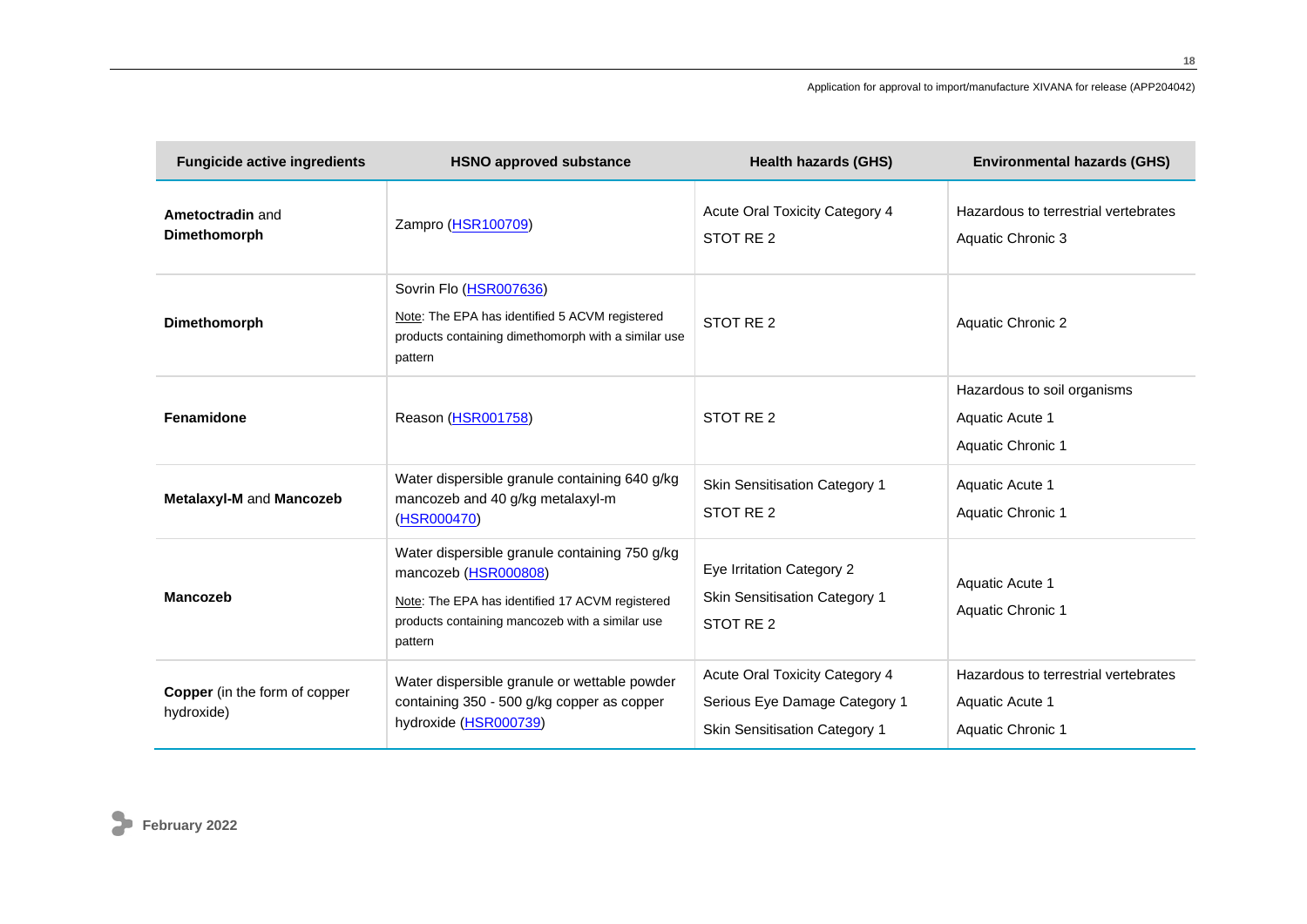#### Application for approval to import/manufacture XIVANA for release (APP204042)

| <b>Fungicide active ingredients</b>                             | <b>HSNO approved substance</b>                                                                                                                | <b>Health hazards (GHS)</b>                                                                                      | <b>Environmental hazards (GHS)</b>                                           |
|-----------------------------------------------------------------|-----------------------------------------------------------------------------------------------------------------------------------------------|------------------------------------------------------------------------------------------------------------------|------------------------------------------------------------------------------|
|                                                                 | Note: The EPA has identified 10 ACVM registered<br>products containing copper (in the form of copper<br>hydroxide) with a similar use pattern | STOT RE 2                                                                                                        |                                                                              |
| <b>Copper</b> (in the form of copper<br>hydroxide) and Mancozeb | Water dispersible granule containing 300 g/kg<br>copper as copper hydroxide and 150 g/kg<br>mancozeb (HSR000614)                              | Acute Oral Toxicity Category 4<br>Eye Irritation Category 2<br><b>Skin Sensitisation Category 1</b><br>STOT RE 2 | Hazardous to terrestrial vertebrates<br>Aquatic Acute 1<br>Aquatic Chronic 1 |



**19**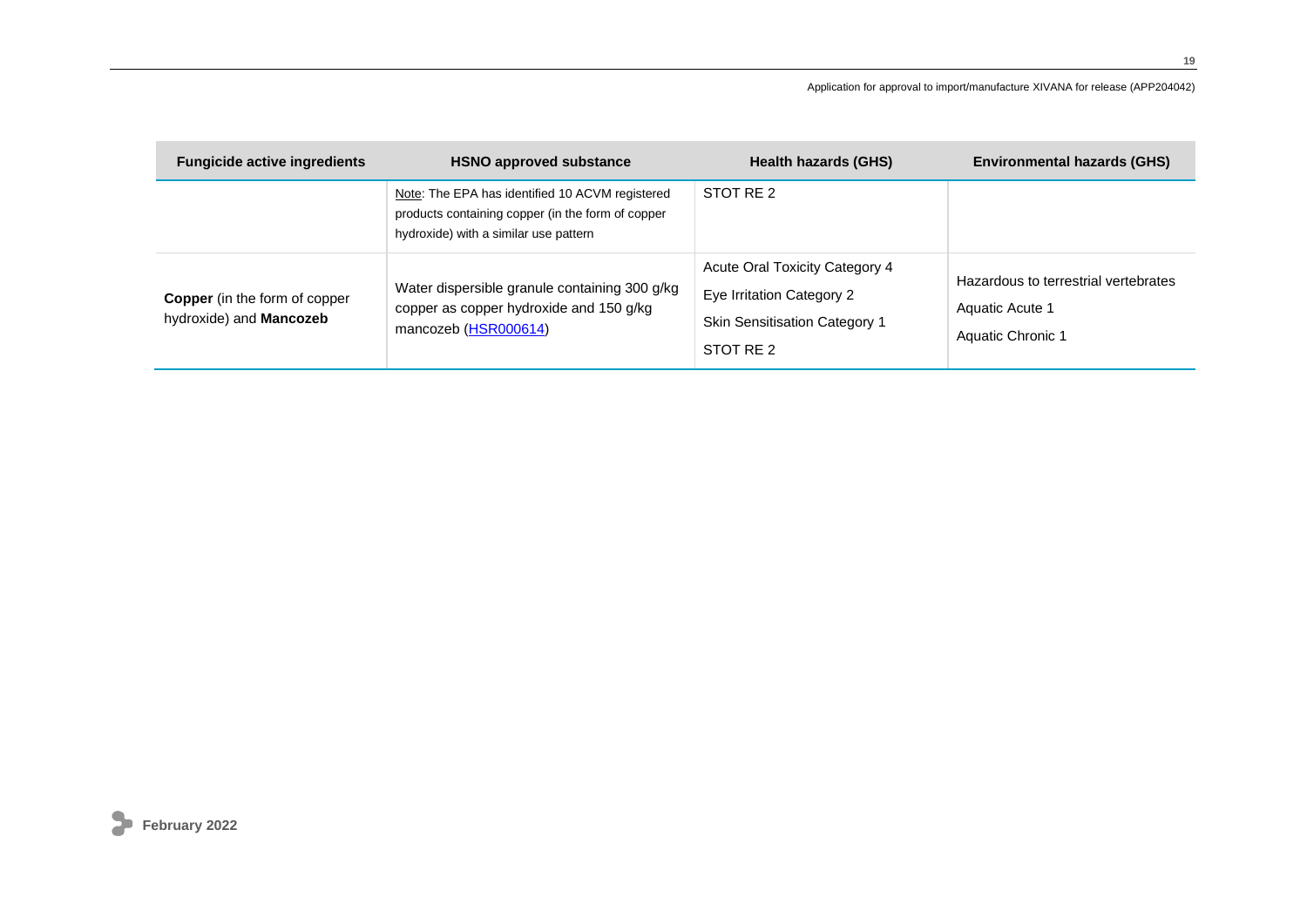#### <span id="page-19-0"></span>**Rainfastness**

 $5.18.$ The EPA is unable to comment on the technical properties of a product, such as rainfastness, which is linked to efficacy considerations.

#### <span id="page-19-1"></span>**Residues in crops**

The EPA notes that residues in treated commodities is a matter addressed by ACVM, and  $5.19.$ therefore is unable to comment on this matter.

## <span id="page-19-2"></span>6. Risk assessment

- $6.1$ During the importation, manufacture, transportation, storage, and disposal of this substance, it is expected that exposure is unlikely to occur and that the proposed controls and other legislative requirements will sufficiently mitigate the risks associated with these stages of the substance lifecycle to a negligible level. These include the existing Hazardous Substances Notices around packaging, identification, emergency management and disposal of hazardous substances, the Land Transport Rule 45001, Civil Aviation Act 1990, Maritime Transport Act 1994 and New Zealand's health and safety at work requirements.
- $6.2.$ In contrast, it is considered that there is the potential for exposure to humans and the environment to occur during the use phase of the substance. Therefore, a human health and environmental risk assessment was carried out. In this assessment, the above controls and legislative requirements were taken into account when identifying controls to mitigate risks associated with use of the substance.

### <span id="page-19-3"></span>Use pattern

- $6.3.$ Xivana is a suspension concentrate (SC) containing 20 g/L fluoxapiprolin as the active ingredient, intended for use as a fungicide for the control of downy mildew in onions and late blight in tomatoes and potatoes. Xivana is intended for ground-based and aerial application.
- $6.4.$ The proposed application rate is 1 L of Xivana per hectare, which is equivalent to 20 g fluoxapiprolin per hectare, with a maximum frequency of three applications per season a minimum of seven days apart.

### <span id="page-19-4"></span>Human health effects

- $6.5.$ Xivana is intended to be supplied to the professional markets. Users are expected to apply the substance by ground-based and aerial methods. It is likely that users will be exposed to the substance during the application stages of the substance.
- 6.6. The potential risks posed by Xivana to human health were assessed by estimating the exposure of operators, re-entry workers and bystanders to the active ingredient, fluoxapiprolin.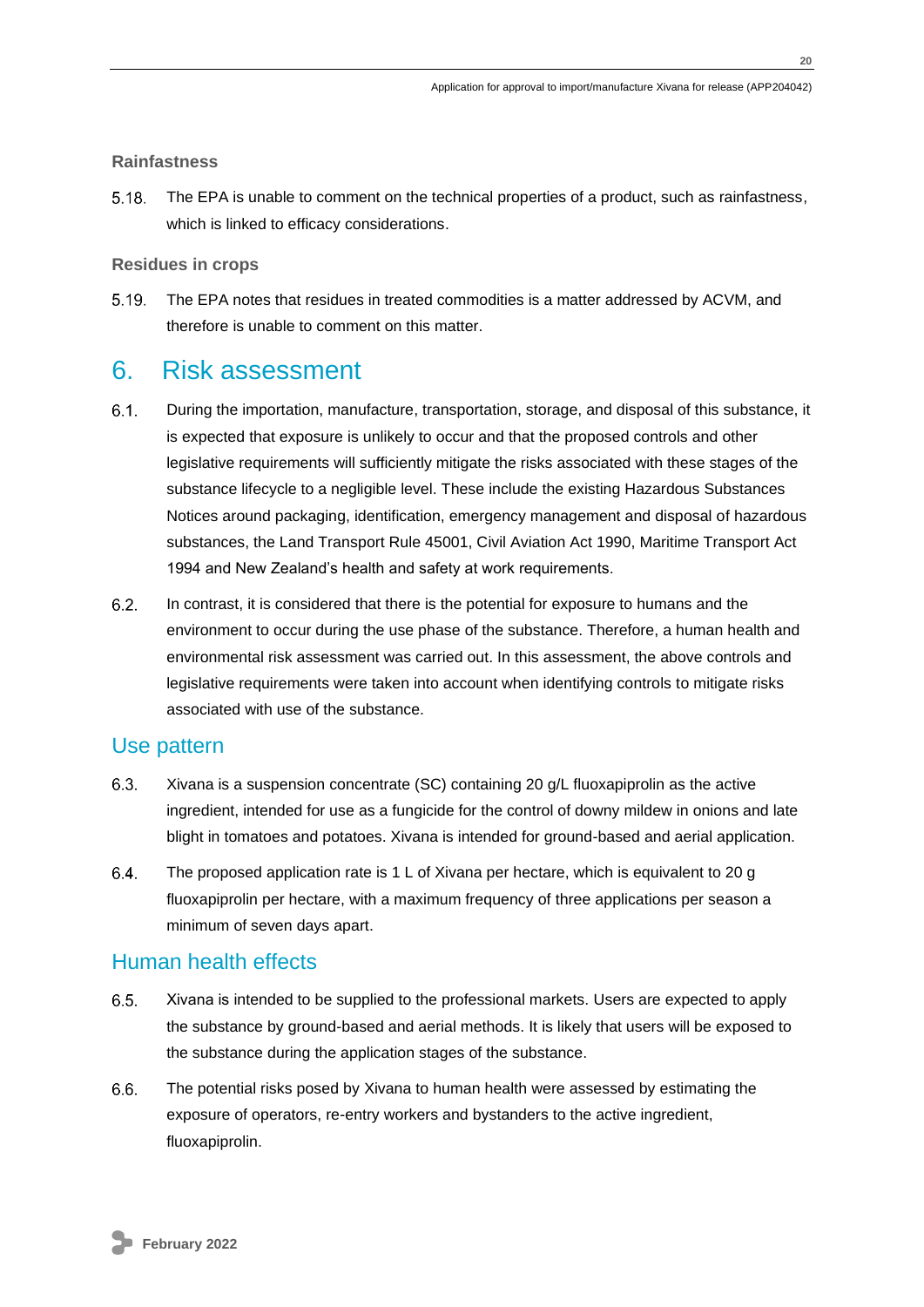$6.7.$ To assess the risks posed by the substance to human health, the estimated exposure to fluoxapiprolin for each application scenario was compared to an Acceptable Operator Exposure Limit (AOEL) value for this active ingredient and a Risk Quotient (RQ) was calculated. RQ values below one indicate that predicted exposures are less than the AOEL and are not expected to result in adverse effects. The AOEL used for fluoxapiprolin is 1.7 mg/kg bw/day. This AOEL was based on a 90 days toxicity study on mice.

#### <span id="page-20-0"></span>**Risks to operators**

 $6.8.$ The estimated exposures of the operator to fluoxapiprolin when mixing, loading and applying Xivana by ground-based or aerial application methods are below the AOEL, even without use of personal protective equipment (PPE). Although the quantitative risk assessment indicates that PPE is not required to ensure that exposures are below the AOEL, the requirements under the Health and Safety at Work (Hazardous Substances) Regulations, and in particular Regulations 13.7 and 13.8, state that PPE is to be used to minimise risks to the health and safety of workers.

#### <span id="page-20-1"></span>**Risks to workers**

6.9. The estimated exposures to fluoxapiprolin for the workers re-entering and working in areas where Xivana has been applied are below the AOEL. Therefore, no restricted entry intervals are necessary to mitigate the risks to human health.

#### <span id="page-20-2"></span>**Risks to bystanders**

 $6.10.$ To assess potential risks to the general population or bystanders from use of Xivana, predicted exposures to fluoxapiprolin for toddlers from different exposure scenarios of spray drift after application of Xivana are compared to an acceptable threshold level. Toddlers are regarded as the most sensitive sub-population and regarded as having the greatest exposures. The estimated risks to bystanders from spray drift are below the level of concern and no buffer zones are proposed to mitigate risks to human health.

#### <span id="page-20-3"></span>**WorkSafe's assessment**

 $6.11.$ WorkSafe were notified of the application on 4 September 2020 and have provided the following comment on whether the HSW controls manage the risk to people from workplace activities:

*"WorkSafe has assessed the available information for APP204042 and considers that compliance with the HSW HS Regulations and HSW GRWM Regulations will be adequate to reduce the risks associated with the use of this substance in the workplace. While the regulations cover standard risk mitigation measures, occupational exposure in the workplace needs to be assessed at each site and appropriate controls put in place to mitigate the identified risks."*

**21**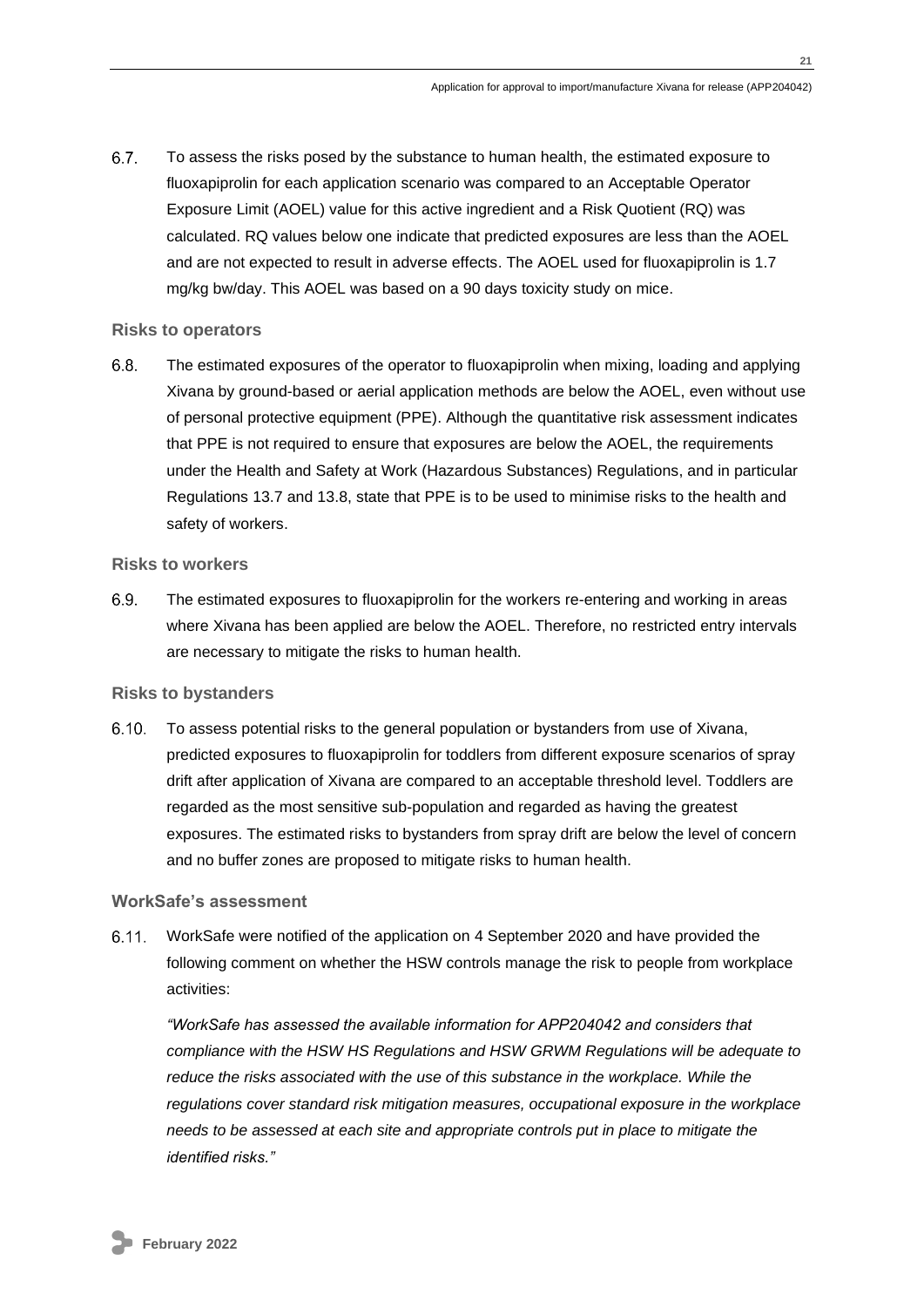*"When using substances that have human health risks the PCBU must minimise the risks so far as is reasonably practicable by applying the hierarchy of controls set out in Regulation 6 GRWM Regulations."*

*"Regulation 13.8 of the HSW HS Regulations requires that PPE must be worn when working with this substance to minimise the risks to the health and safety of workers."*

*"However, PPE should only be used as a control measure for risk when other control measures (higher up the hierarchy of controls) do not mitigate the risk so far as is reasonably practicable. PPE should not be the first or only control considered, WorkSafe expects PCBUs to give preference to other controls that protect multiple at-risk workers at once."*

*"Under Sections 39 - 42 of HSWA manufacturers/importers/suppliers have a duty to ensure substances manufactured, imported or supplied are without risk so far as is reasonably practicable. Applicants should be mindful of their duties under the Health and Safety at Work Act 2015 when they apply for approval of new substances, where possible new active ingredients that pose no human health risks should be developed."*

*"In reviewing this application WorkSafe has noted that the EPA has not assigned any human health classifications to the active fluoxapiprolin. This is an good example of an upstream PCBU meeting their duties under section 39-42 of HSWA."*

*"However, Xivana contains non active ingredient components that may not be required for the efficacy of the product and result in a contact sensitizing classification (6.5B) for the product."*

*"Without further information from the applicant as to whether it is reasonably practicable to substitute the sensitizing components for non-hazardous components, WorkSafe is concerned that the duties under sections 39-42 may not have been met."*

## <span id="page-21-0"></span>Environmental effects

 $6.12.$ It is noted that the applicant provided studies regarding the environmental fate and ecotoxicity of fluoxapiprolin (and metabolites), as well as a number of studies on the formulated substance. The risks to a range of environmental receptors, including plant, invertebrate and vertebrate species living in aquatic environments, groundwater, sediment and terrestrial environments from the use of fluoxapiprolin are considered as a proxy for the risks from Xivana. Full details can be found in the science memorandum.

#### <span id="page-21-1"></span>**Risks to aquatic organisms**

 $6.13.$ Users are expected to apply Xivana by ground-based and aerial application methods. Therefore, it is likely that aquatic species may be exposed to Xivana through spray drift or runoff.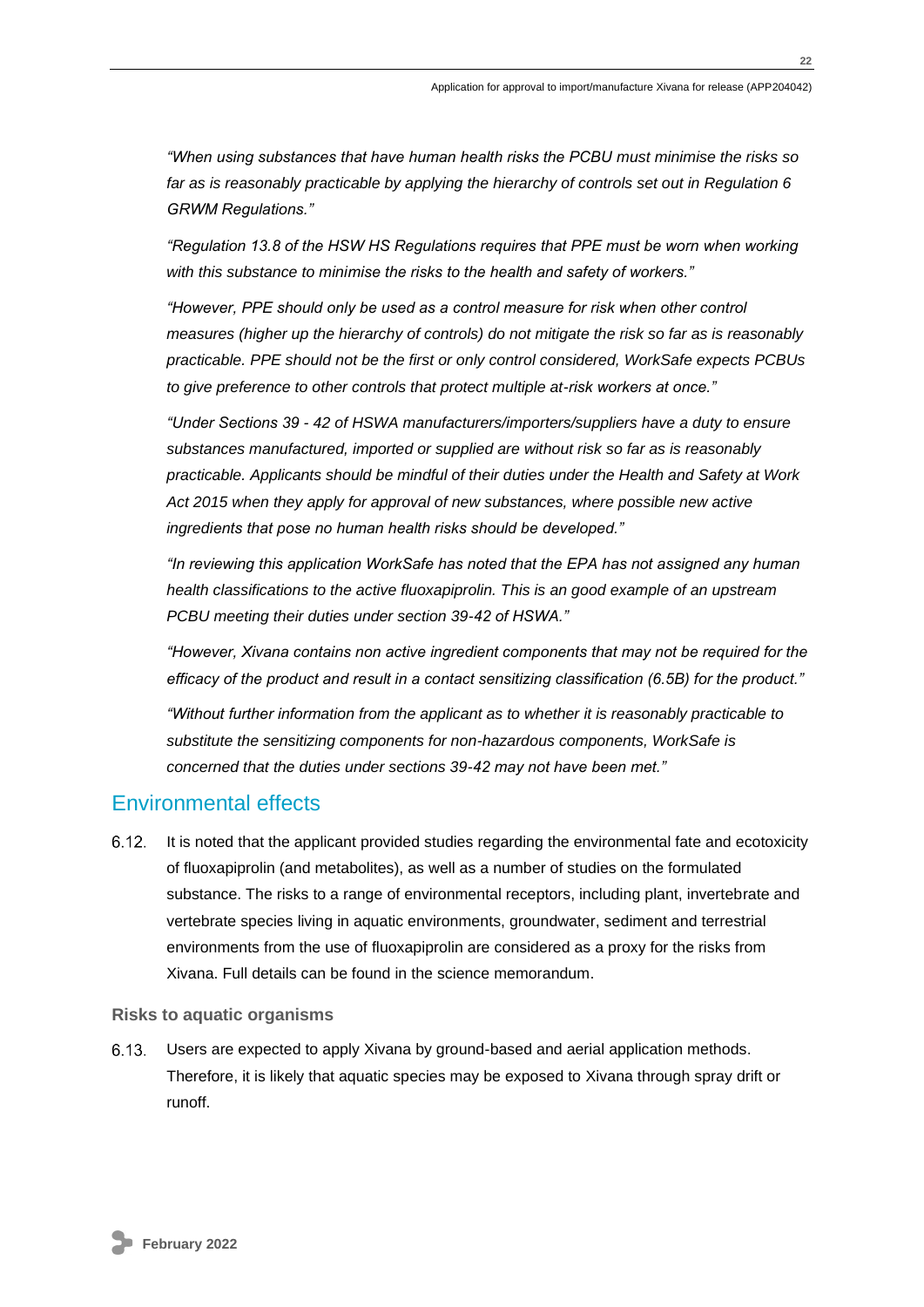- Predicted concentrations of fluoxapiprolin, applied as the formulated product Xivana, resulted in calculated risks below the level of concern for the aquatic environment. In this case, no additional controls are necessary.
- $6.15.$ Regarding the risk assessment to groundwater and sediment-dwelling organisms, risks were calculated as being below the level of concern.

#### <span id="page-22-0"></span>**Risks to soil organisms**

 $6.16.$ Users are expected to apply Xivana by ground-based and aerial application methods on tomatoes, potatoes, and onions. Therefore, it is likely that soil organisms will be exposed to the substance through the substance reaching the soil.

#### *Soil macro-organisms*

- 6.17. No acute risks above the level of concern to threatened and non-threatened species of earthworms in-field were identified, consequently risks for off-field situations are also below the level of concern for earthworms.
- $6.18.$ No chronic risks above the level of concern to threatened and non-threatened species of earthworms, springtail and soil mites in-field were identified after application with Xivana, consequently risks for off-field situations are also below the level of concern for earthworms, springtail, and soil mites.

#### *Soil micro-organisms*

 $6.19.$ No effects on the nitrogen and carbon transformation were observed following application of Xivana. The risks are considered below the level of concern to soil micro-organisms.

#### <span id="page-22-1"></span>**Risks to non-target plants**

 $6.20.$ No risks were identified for fluoxapiprolin to non-target plants (including threatened non-target plants) when applied to tomatoes, potatoes and onions as the formulated product Xivana.

#### <span id="page-22-2"></span>**Risks to birds**

- $6.21.$ The bird screening risk assessment identified acute and chronic risks below the level of concern for threatened and non-threatened species of birds. As no risks were above the level of concern a Tier 1 risk assessment was not performed.
- $6.22.$ Fluoxapiprolin is not considered bioaccumulative and therefore no risk assessment via secondary poisoning was performed.

#### <span id="page-22-3"></span>**Risks to pollinators**

6.23. The risks to pollinators are considered below the level of concern and risks are considered negligible.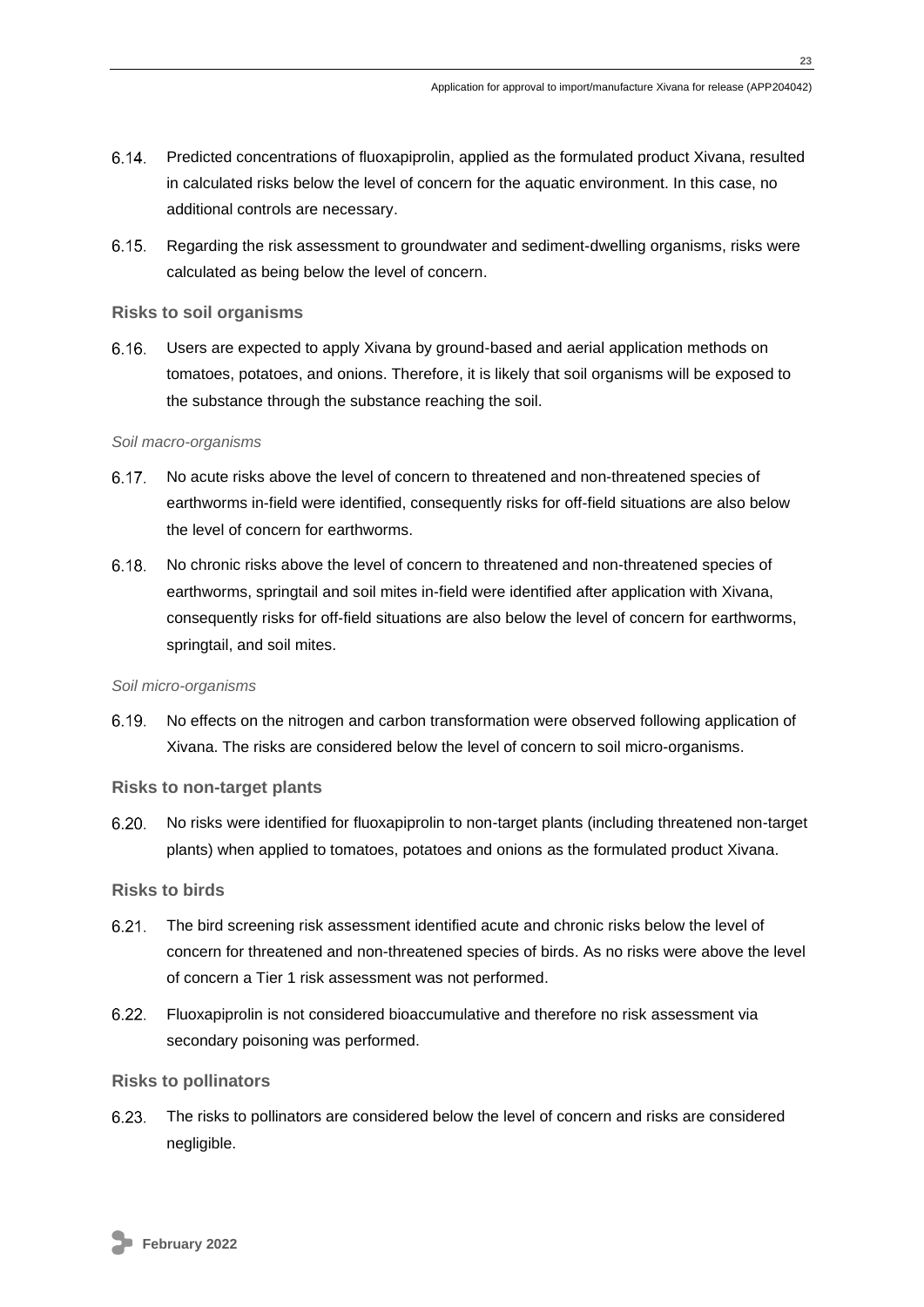#### <span id="page-23-0"></span>**Risks to non-target arthropods**

 $6.24.$ The risks to non-target arthropods are considered below the level of concern for both in-field and off-field exposure.

### <span id="page-23-1"></span>Assessment of impacts on cultural receptors (Māori Impact Assessment)

#### <span id="page-23-2"></span>**Impact on Papatūānuku (Land and soils)**

 $6.25.$ Xivana is not likely to have a significant impact on Papatūānuku (land and soils) including Te Aitanga a Punga (soil dwelling organisms). See section 3 in Appendix A of the Māori Impact Assessment for more information regarding Papatūānuku.

#### <span id="page-23-3"></span>**Impact on Ngā otaota (Plants)**

6.26. Xivana is not likely to have a significant impact on culturally important species of otaota (plants). See section 4 in Appendix A of the Māori Impact Assessment for more information regarding ngā otaota.

#### <span id="page-23-4"></span>**Impact on Ngā manu, me ngā ngārara (Birds and reptiles)**

Xivana is not likely to have a significant impact on culturally important species of manu (birds)  $6.27.$ or ngārara (reptiles). See section 5 in Appendix A of the Māori Impact Assessment for more information regarding manu and ngārara.

#### <span id="page-23-5"></span>**Impact on Te Aitanga Pepeke (Arthropods)**

 $6.28.$ Xivana is not likely to have a significant impact on culturally important species of pepeke (arthropods). See section 6 in Appendix A of the Māori Impact Assessment for more information regarding Te Aitanga Pepeke.

#### <span id="page-23-6"></span>**Impact on Ngā wai koiora (Aquatic habitats)**

 $6.29.$ Xivana has been assigned a low-level default classification of being potentially harmful to ngā wai koiora (aquatic habitats) in accordance with international guidelines due to some information gaps regarding toxicity. However, our general assessment based on the available information is that Xivana is not likely to have a significant impact on ngā wai koiora. The controls proposed to be assigned to Xivana should be sufficient for any managing potential adverse effects on these receptors. See section 7 in Appendix A of the Māori Impact Assessment for more information regarding ngā wai koiora.

#### <span id="page-23-7"></span>**Impact on Taha hauora (Human health and well-being)**

 $6.30.$ Although Xivana has a classification indicating potential skin sensitisation, it is not likely to have a significant impact on taha hauora (human health and well-being) even if personal protective equipment (PPE) is not used. However, health and safety at work requirements stipulating use PPE will apply in this case. Therefore, it is anticipated that all four dimensions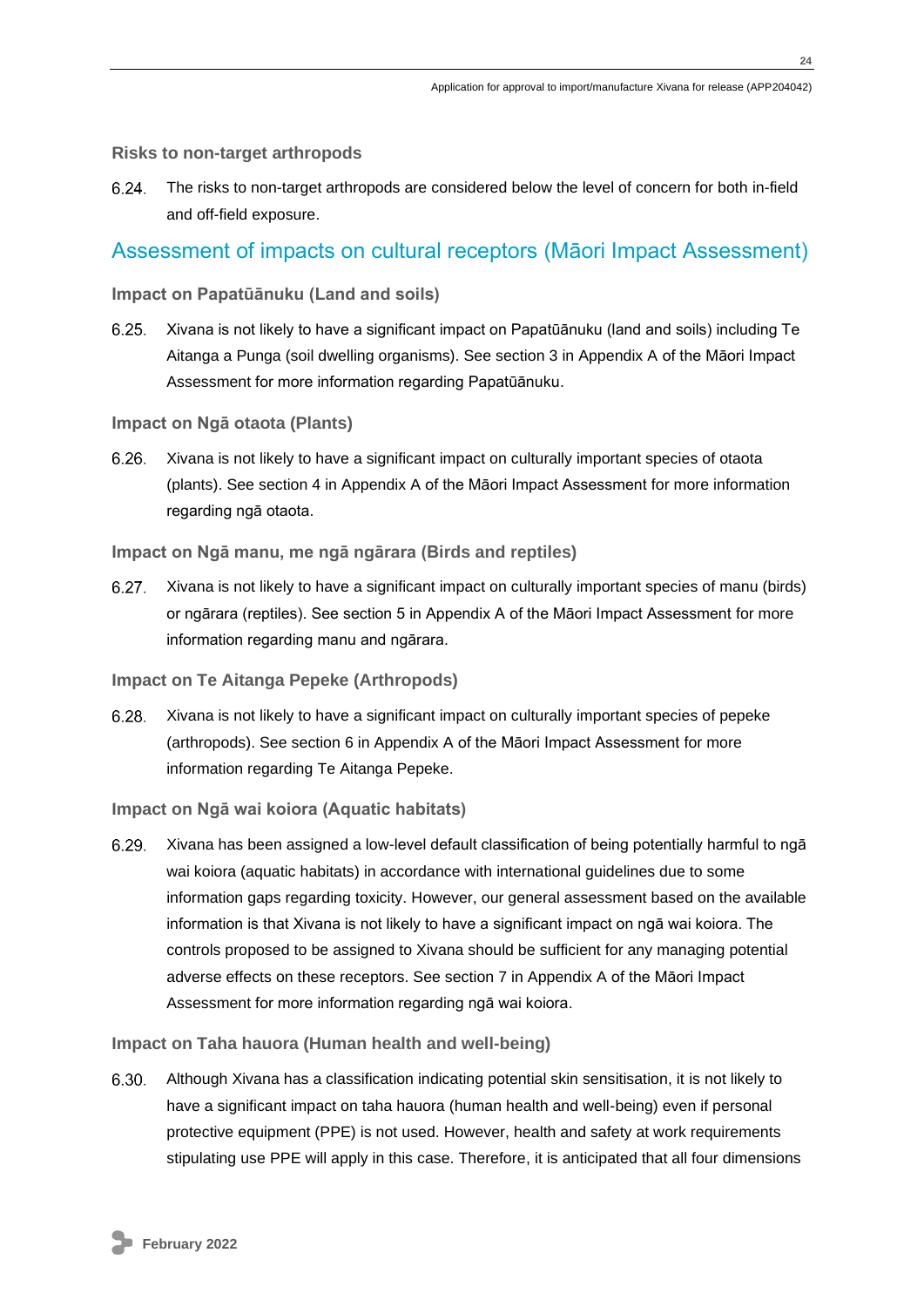of taha hauora would be protected for users, these being: Taha tinana (physical well-being); taha wairua (spiritual well-being); taha hinengaro (mental and emotional well-being); and taha whanaunga (family and social well-being). The controls proposed to be assigned to Xivana should be sufficient for managing any potential adverse effects on taha hauora. See section 8 in Appendix A of the Māori Impact Assessment for more information regarding taha hauora.

<span id="page-24-0"></span>**Impact on kaitiakitanga and manaakitanga (environmental guardianship and due care)**

 $6.31.$ Xivana is not likely to have a significant impact on the ability of Māori to exercise kaitiakitanga and manaakitanga (environmental guardianship and due care). See section 9 in Appendix A of the Māori Impact Assessment for more information regarding kaitiakitanga and manaakitanga, as well as section 2 (Ngā taonga tuku iho / Cultural legacies) for further context.

## <span id="page-24-1"></span>7. Assessment of risks to society, the community, and the market economy

 $71$ No risks to society, communities or the market economy from the approval of Xivana have been identified.

## <span id="page-24-2"></span>8. New Zealand's international obligations

 $8.1.$ No international obligations that may be impacted by the approval of Xivana have been identified.

## <span id="page-24-3"></span>9. Assessment of benefits

## <span id="page-24-4"></span>High level of efficacy

- $9.1$ The applicant explained that *"a new fungicide like Xivana will be a vital additional tool to assist in safeguarding and promoting the productivity of New Zealand horticulture. It has shown a very high level of efficacy against downy mildews in onions, late blight in tomatoes and potatoes with improved yield in field trials conducted by Bayer".*
- $9.2.$ The EPA considers that an efficacious product would be a significant benefit, however, it is noted that efficacy data is assessed by ACVM. Therefore, the level of this benefit is undetermined.

### <span id="page-24-5"></span>Resistance management strategy

- $9.3.$ The applicant noted that *"approval for a new fungicide with a new mode of action for tomatoes and potatoes is useful in resistance management"*.
- 9.4. The EPA notes that fluoxapiprolin belongs to Group 49, oxysterol binding protein homologue inhibition (OSBPI). There are currently two fungicide active ingredients that belong to Group 49; oxathiapiprolin and fluoxapiprolin.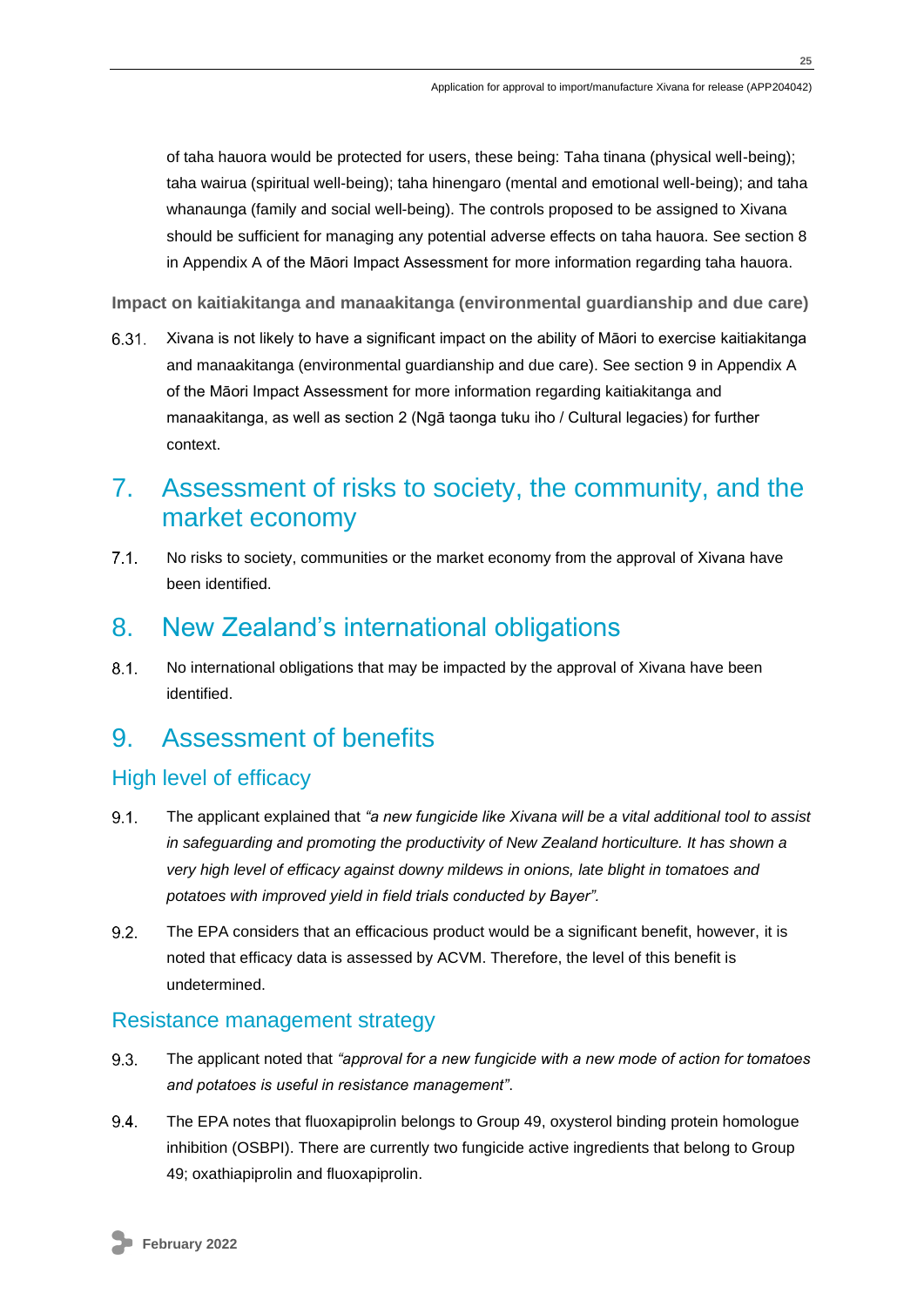$9.5.$ The EPA notes that Xivana contains a new active ingredient, which could provide for an additional tool for tomato, potato, and onion growers, therefore this is considered a significant benefit.

### <span id="page-25-0"></span>Good rainfastness

- 96. The applicant highlighted that Xivana has good rainfastness which would give growers practical benefits.
- $9.7.$ The EPA is unable to comment on the technical properties of a product, such as rainfastness, and therefore the level of this benefit is undetermined.
- 9.8. However, the EPA notes that products, which have low susceptibility to wash-off from precipitation, and which are therefore less likely to lose their efficacy following an event of rain, represent a practical benefit for farmers.

### <span id="page-25-1"></span>Residues on harvested crops

- 9.9. The applicant explained that the *"level of residues in treated crops are expected to be below limit of quantification (LoQ). New Zealand produce can continue to enjoy access to overseas markets".*
- $9,10$ The EPA notes that residues in treated commodities is a matter assessed by ACVM, and therefore, the level of this benefit is undetermined.

## <span id="page-25-2"></span>Hazardous profile and application rate

- $9.11.$ The applicant explained that *"Xivana will be one of the least hazardous of the current standard fungicides registered for use in onions, tomatoes and potatoes*" and that *"the application rate of Xivana is significantly less than currently used alternatives"* (resulting in less active ingredient loading to the environment).
- $9.12.$ The EPA notes that, when compared on the basis of their respective classifications, Xivana has a more favourable profile than most other fungicides currently available on the market that were investigated as part of this application (more details provided in section 5 and Table 6 of this document).

## <span id="page-25-3"></span>10. Controls

- 10.1. The hazard classifications of Xivana determine a set of prescribed controls specified by the EPA Notices. There are also requirements in the Health and Safety at Work (Hazardous Substance, HSW (HS)) Regulations under the HSW Act.
- $10.2.$ The prescribed controls set the baseline for how the substance should be managed and include specifications on how the substance is to be packaged, labelled, stored, disposed of, transported, handled, and used. The prescribed controls also set information requirements (e.g. Safety Data Sheets), signage and emergency management.

**26**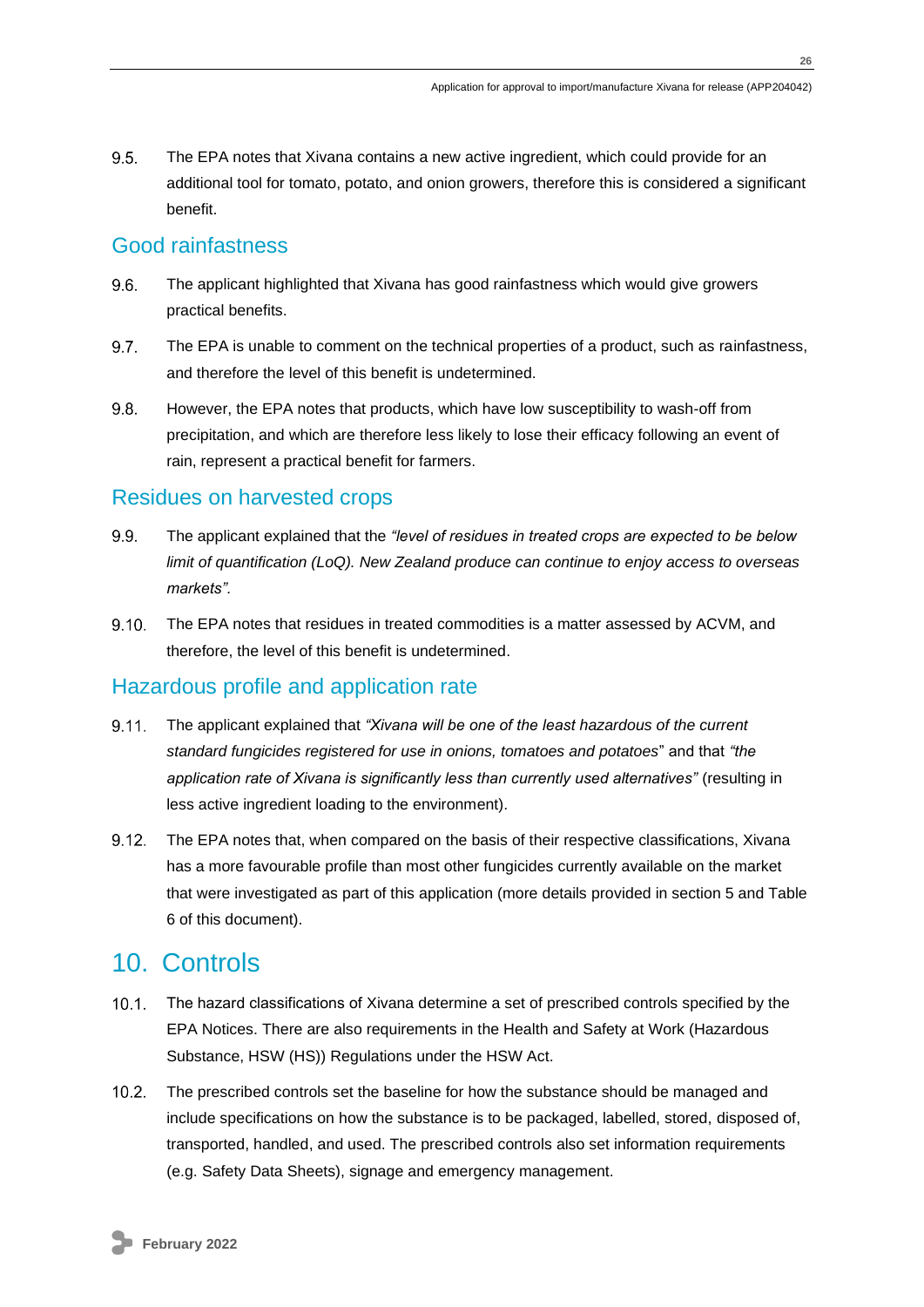The Hazardous Substances Labelling, Safety Data Sheet (SDS), Packaging, Disposal and Hazardous Property Controls (HPC) Notices Part 1, Part 3, Part 4A and Part 4B 2017 apply to Xivana.

## <span id="page-26-0"></span>Exposure limits

- $10.4.$ The EPA has not set a Tolerable Exposure Limit (TEL) for Xivana, or any element or compound in the substance. This is because it is not considered that exposure is likely to result in an appreciable toxic effect based on the quantitative risk assessment. However, the Acceptable Daily Exposure (ADE) and Potential Daily Exposure (PDE) shown below are proposed by the EPA as health-based exposure guidance values that can be used to inform risk assessments as well as the setting of controls, such as Maximum Residue Levels (MRLs) under the Agricultural Compounds and Veterinary Medicines Act 1997.
- $10.5.$ The following values have been provided for fluoxapiprolin:
	- $ADE = 0.55$  mg/kg bw/day
	- PDE (food) =  $0.385$  mg/kg bw/day
	- PDE (drinking water) =  $0.11$  mg/kg bw/day
	- PDE (other) =  $0.05$  mg/kg bw/day
- $10.6$ No Environmental Exposure Limit (EEL) values are proposed for fluoxapiprolin at this time. This is because it is not considered that, with controls in place, environmental exposure is likely to result in an appreciable ecotoxic effect based on the quantitative risk assessment.

### <span id="page-26-1"></span>Addition and variation of controls to manage risk

The following variation to clause 50 of the Hazardous Property Controls (HPC) Notice (Part  $10.7.$ 4B) is proposed under section 77A of the Act to manage the risks of use of Xivana.

#### <span id="page-26-2"></span>**Maximum application rate**

- $10.8$ The environmental risk assessment was based on the application rates proposed by the applicant. Therefore, it is considered necessary to propose a maximum application rate, number of applications and frequency.
- $10.9.$ The maximum application rate for Xivana is 1 L/ha (equivalent to 20 g fluoxapiprolin/ha), with a maximum frequency of three applications per year, and an interval of seven days between applications.

## <span id="page-26-3"></span>11. Overall evaluation and recommendation

- 11.1. The proposed use of Xivana results in negligible risks to human health and the environment.
- $11.2$ The potential benefits of using Xivana have been assessed as significant.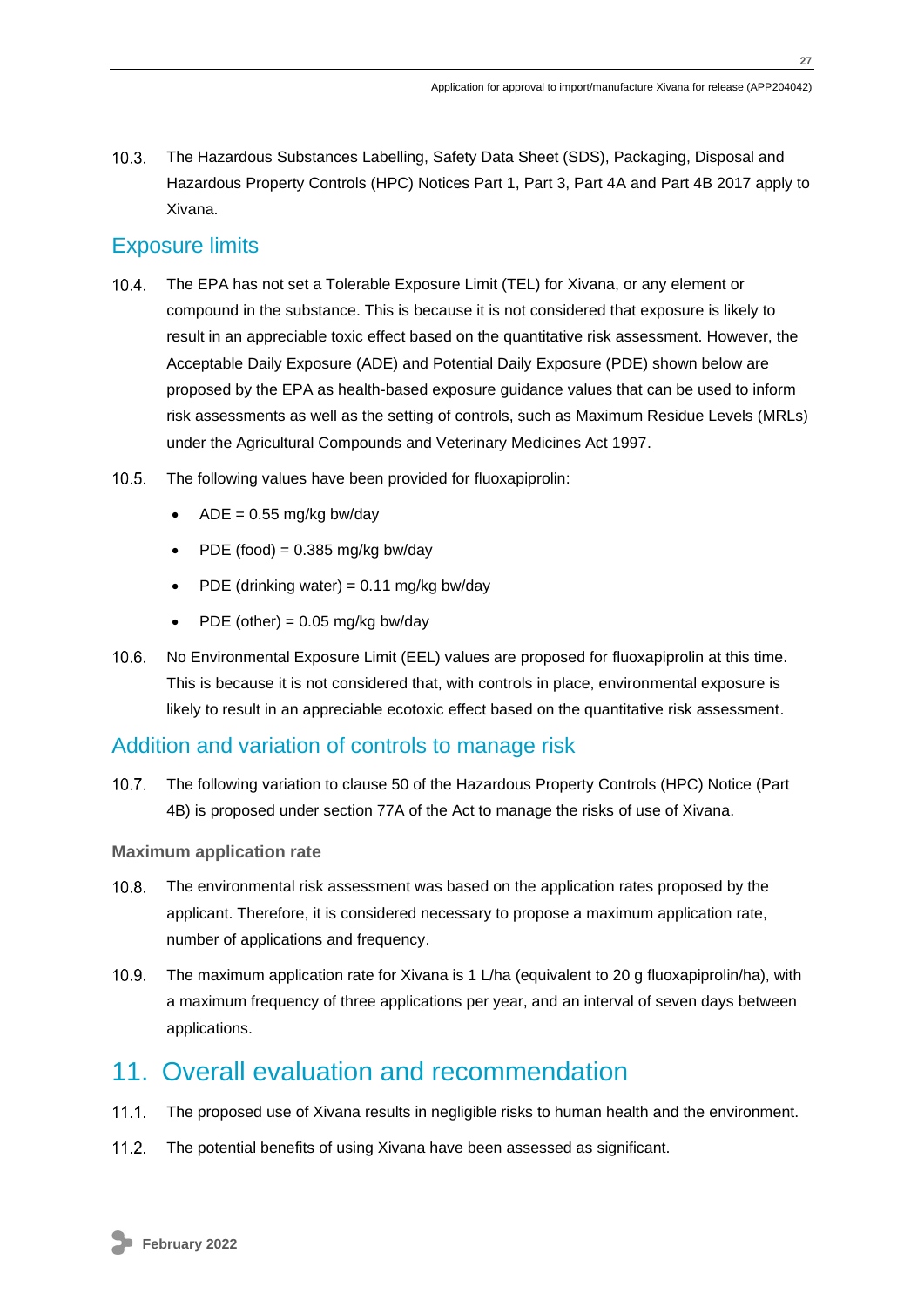- $11.3.$ Therefore, it is considered that benefits of the substance, based on the assessment of the information available, outweigh the risks of the substance.
- 11.4. It is recommended that the Committee approves the application to import or manufacture Xivana for release.